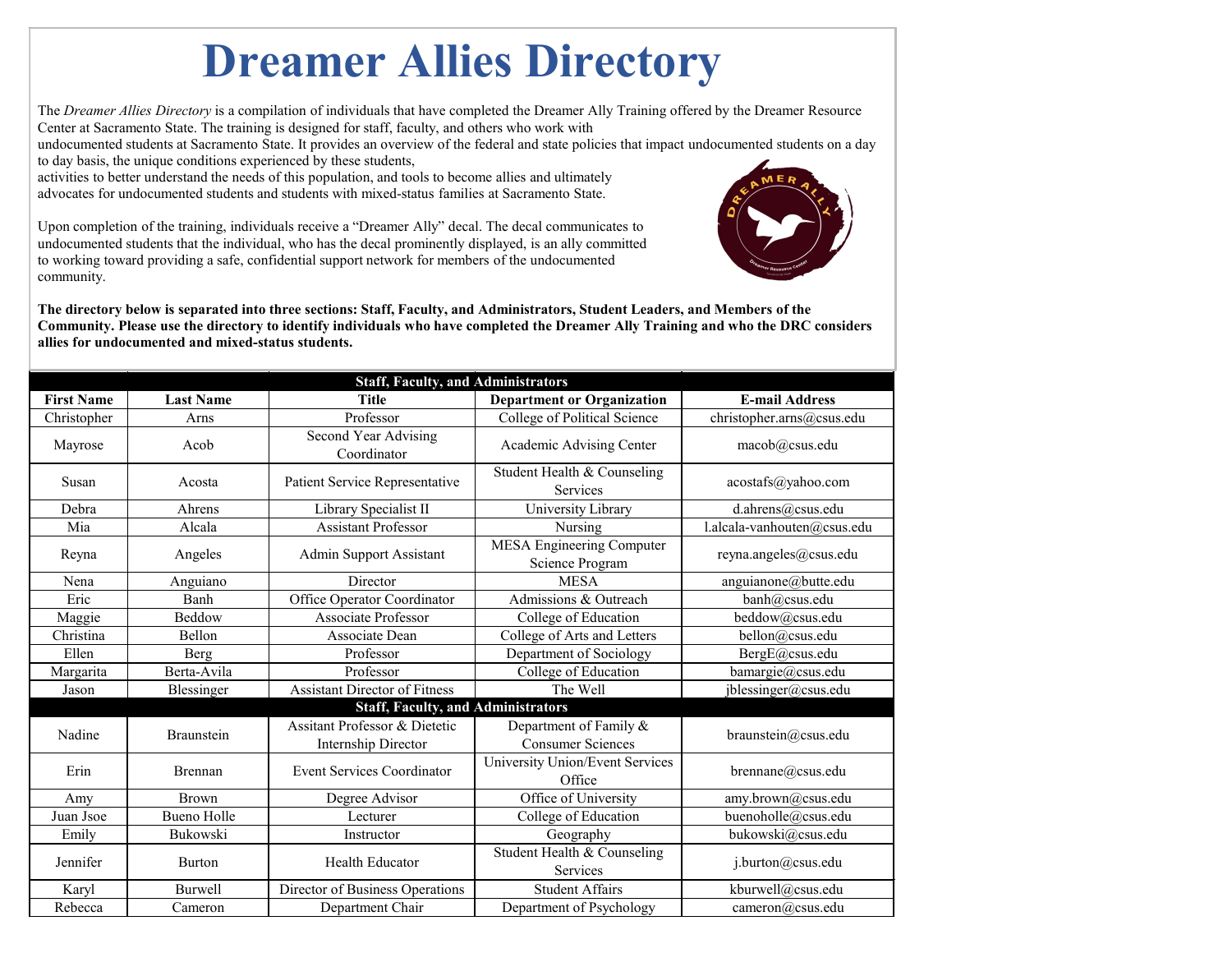| Jennifer    | Campbell       | Dietitian                                            | Student Helath & Counseling<br><b>Services</b> | jennifer.campbell@csus.edu |
|-------------|----------------|------------------------------------------------------|------------------------------------------------|----------------------------|
| Melissa I.  | Cardenas-Dow   | Social Sciences Librarian                            | University Library                             | cardenas-dow@csus.edu      |
| Lisa        | Cardoza        | University Advancement                               | Vice President                                 | lisa.cardoza@csus.edu      |
| Tyler       | Carpadas       | <b>Financial Advisor</b>                             | <b>Bursar's Office</b>                         | tylercarpadus@csus.edu     |
| Jackie      | Carrigan       | Professor                                            | Department of Sociology                        | carrigan@csus.edu          |
| Julie       | Carroll        | <b>Financial Advisor</b>                             | <b>Student Financial Services Center</b>       | carrollj@saclink.csus.edu  |
| Tom         | Carroll        | Director                                             | Student Oraganization &<br>Leadership          | tcarroll@saclink.csus.edu  |
| Christopher | Casteneda      | Professor                                            | Department of History                          | $c$ jc $@c$ sus.edu        |
| Jason       | Cataldo        | Counselor & Therapist                                | Student Health & Counseling<br>Services        | jason.cataldo@csus.edu     |
| Lisa        | Chandler       | Office Coordinator                                   | University Registrar                           | Chandler@csus.edu          |
| Tiffany     | Chang          | Counselor                                            | <b>SHCS</b>                                    | tiffany.chang@csus.edu     |
| Scarlette   | Charles        | <b>Admnistrative Support</b>                         | College of Health & Human<br>Services          | scarlettereneec@csus.edu   |
| Myra        | Cheah          | Residence Life Coordinator                           | University Housing Services                    | m.cheah@csus.edu           |
| Ashley      | Ciraulo-Stuart | Coordinator                                          | <b>Student Success Center</b>                  | aciraulo@csus.edu          |
| Charles     | Cole           | Senior Associate Director                            | Admissions & Outreach                          | colec@skymail.csus.edu     |
| Krista      | Collett        | <b>Administrative Assistant</b>                      | <b>Student Services</b>                        | collettkr@butte.edu        |
| Lisa        | Collins        | <b>ASCI</b>                                          | College of Continuing Education                | collins@csus.edu           |
| Suzanna     | Conrad         | Head of Systems                                      | University Library                             | suzanna.conrad@csus.edu    |
| Teresa      | Cordura        | <b>Teaching Associate</b><br>Coordinator/Lecturer    | <b>English Department</b>                      | iko@csus.edu               |
| Nicole      | Croly          | <b>Associate Director</b>                            | <b>SOAL</b>                                    | croly@csus.edu             |
| Susana      | Cruz           | Program Coordinator                                  | Compremetidos                                  | susana.cruz@csus.edu       |
| Jay         | Cummings       | <b>Assitant Professor</b>                            | Department of Mathematics                      | Jay.Cummings@csus.edu      |
| Lisa        | Dalton         | <b>Board Associate</b>                               | Assosiated Students Inc. (ASI)                 | lisa.dalton@csus.edu       |
|             |                | <b>Staff, Faculty, and Administrators</b>            |                                                |                            |
| Robin       | Datel          | Professor                                            | Department of Geography                        | datel@csus.edu             |
| Kendrick    | Daly           | Residence Life Coordinator                           | University Housing Services                    | kendrick.daly@csus.edu     |
| Shannon     | Datwyler       | Professor & Chair                                    | Department of Biological Sciences              | datwyler@csus.edu          |
| Leslie      | Davis          | <b>Executive Director</b>                            | The Well                                       | leslied@saclink.csus.edu   |
| Tonia N.    | Davis          | <b>Assistant Professor</b>                           | Communication Sciences and<br>Disorders        | tonia.davis@csus.edu       |
| Jasmine     | Dealba         | Counselor                                            | <b>Student Health and Counseling</b>           | jasmine.dealba@csus.edu    |
| Donna       | Deems          | <b>Administrative Support Assistant</b>              | <b>Career Center</b>                           | dldeems@csuchico.edu       |
| Maharisha   | Delton         | <b>Transfer Credit Advisor</b>                       | Registrar                                      | beltonm@csus.edu           |
| William     | Degraffendred  | administrator                                        | academic affairs                               | degraff@csus.edu           |
| Emiliano    | Diaz           | Director                                             | Admissions & Outreach                          | diaze@skymail.csus.edu     |
| Viridiana   | Diaz           | Vice President of Strategic<br>Diversity Initiatives | <b>SASEEP - Student Affairs</b>                | viridiaz@csus.edu          |
| Michael     | Dickerson      | Psychologist Counselor                               | Student Health & Counseling<br>Services        | michael.dickerson@csus.edu |
| Nathan      | Dietrich       | Director of State & Federal<br>Advocacy              | Public Affairs & Advocacy                      | nathan.dietrich@csus.edu   |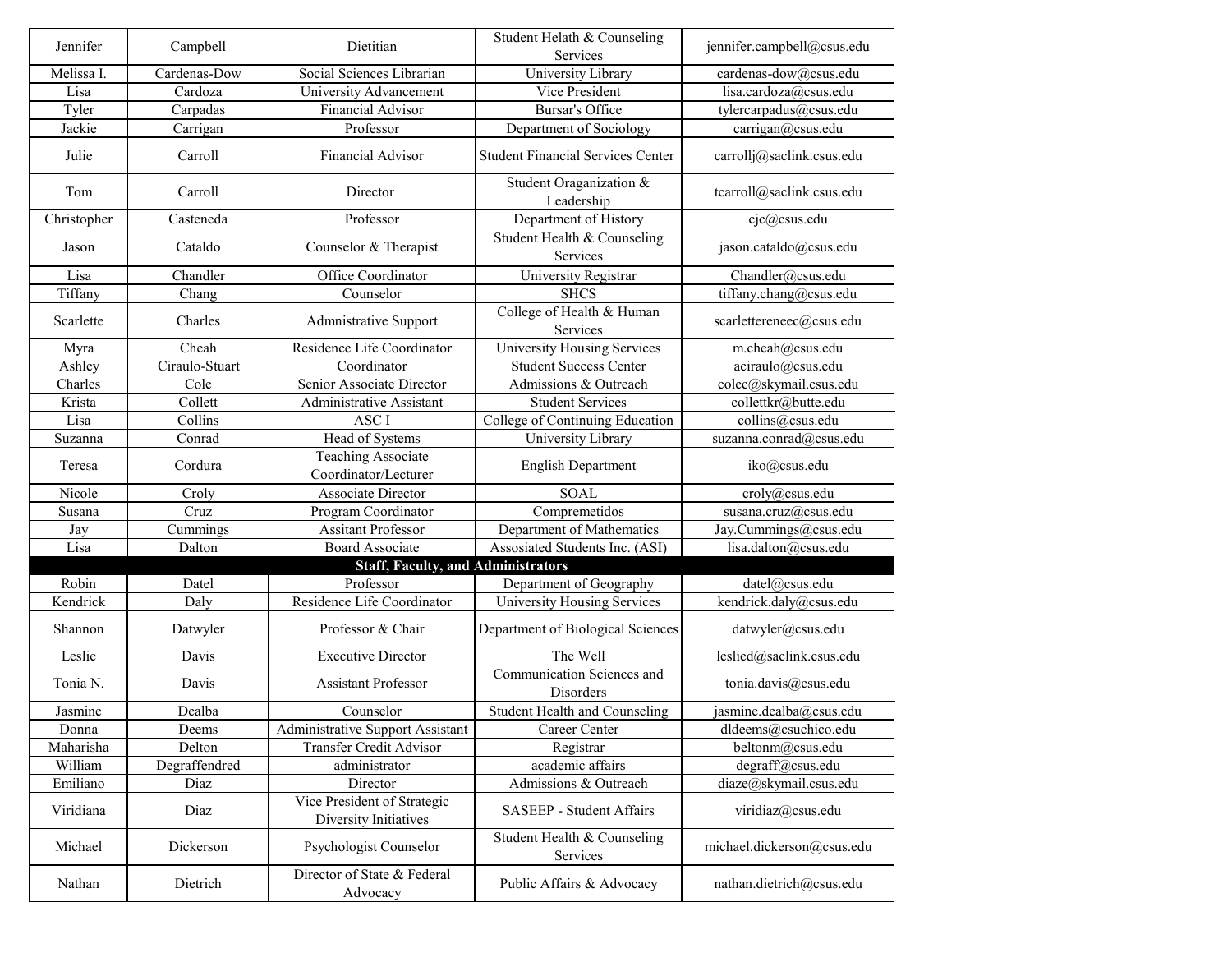|                   |                      | <b>Assistant Professor-</b>                                       |                                                                         |                                              |
|-------------------|----------------------|-------------------------------------------------------------------|-------------------------------------------------------------------------|----------------------------------------------|
| Teresa            | Dinh                 | Nutrition/Dietetics                                               | <b>Family Consumer Science</b>                                          | tram-anhdinh@csus.edu                        |
| Janet             | Dumonchelle          | Lead Pharmacist                                                   | The Well                                                                | dumonche@skymail.csus.edu                    |
| Elizabeth         | Earle                | Faculty                                                           | <b>Communication Studies</b>                                            | earle@csus.edu                               |
| Paul              | Edwards              | <b>Interim Director</b>                                           | <b>SARC</b>                                                             | edwardsp@skymail.csus.edu                    |
| Maria             | Elias                | <b>Assistant Support Coordinator</b>                              | <b>GE Honors Program</b>                                                | melias@csus.edu                              |
| Basia             | Ellis                | Assistant Professor of Child and<br><b>Adolescent Development</b> | Department of Education                                                 | basia.ellis@csus.edu                         |
| Megan             | Ellis                | counselor                                                         | <b>Student Health and Counseling</b>                                    | megan.ellis@csus.edu                         |
| Laura             | Emerson              | Admin. Support Coordinator                                        | Gerentology/ Asian Studies                                              | laura.emerson@csus.edu                       |
| Oscar             | Escobar              | Counselor                                                         | <b>Student Health and Counseling</b>                                    | oscar.escobar@csus.edu                       |
| Berenice          | Espitia              | <b>SSP III</b>                                                    | <b>Educational Opportunity Program</b><br>EOP                           | berenice.espitia@csus.edu                    |
| Patrick           | Ettinger             | Director                                                          | Public History Program                                                  | ettinger@csus.edu                            |
| Jill              | Farrell              | Director of Financial Services                                    | Union Well Inc.                                                         | jfarrell@csus.edu                            |
| Carlos            | Fernandez            | Counselor                                                         | Admissions & Outreach                                                   | carlos.fernandez@csus.edu                    |
| Kevin             | Ferreira             | <b>Assistant Professor</b>                                        | Department of Child Development                                         | k.ferreiravanleer@csus.edu                   |
| Karina            | Figueroa Ramirez     | <b>Equity Office Coordinator</b>                                  | College of Education                                                    | figueroaramirez@csus.edu                     |
| Kristina          | <b>Flores Victor</b> | Faculty                                                           | <b>Political Science</b>                                                | kristina.victor@csus.edu                     |
| Hei               | Fok                  | Leasing & Marketing Manager                                       | <b>Affiliate Housing</b>                                                | salessacramento@edrtrust.com                 |
| Timothy P.        |                      | Director                                                          | Full Circle Project                                                     |                                              |
| Sandra            | Fong<br>Gallardo     | <b>Executive Director</b>                                         | Assosiated Students Inc. (ASI)                                          | timothyfong@csus.edu                         |
|                   |                      |                                                                   |                                                                         | sandra.gallardo@csus.edu                     |
| Rita              | Gallardo Good        | Staff                                                             | Public Affairs & Advocacy                                               | rita.gallardo.good@csus.edu                  |
| Ana               | Garcia               | Associate Dean                                                    | Department of Education                                                 | garciaa@csus.edu                             |
| Candace           | Garcia               | Lecturer                                                          | <b>English Department</b>                                               | candacedawn.79@gmail.com                     |
|                   |                      |                                                                   |                                                                         |                                              |
|                   |                      | <b>Staff, Faculty, and Administrators</b>                         |                                                                         |                                              |
| Leah              | Geer                 | <b>Assistant Professor</b>                                        | Department of Communication<br>Studies                                  | leah.geer@csus.edu                           |
| Ryan              | Getty                | Professor                                                         | <b>Criminal Justice Department</b>                                      | ryan.getty@csus.edu                          |
| Dennis            | Geyer                | University Registrar                                              | Office of the Registrar                                                 | dgeyer@csus.edu                              |
| Luis              | Gomez                | <b>Admin Support Coordinator</b>                                  | Housing and Residential Life                                            | luis.gomez@csus.edu                          |
| Enid              | Gonzalez-Orta        | <b>Associate Professor/Director</b>                               | <b>Biological Sciences/Science</b><br><b>Educational Equity Program</b> | gonzalezorta@csus.edu                        |
| Louis             | Gonzalez             | <b>Administrative Support</b><br>Coordinator                      | College of Education                                                    | louis.gonzalez@csus.edu                      |
| Ryan              | Gorsiski             | Academic Advisor                                                  | Academic Advising Office                                                | ryangorsiski@csus.edu                        |
| Ana               | Gutierrez            | <b>Administrative Coordinator</b>                                 | Department of Anthropology                                              | arg37@csus.edu                               |
| Adao              | Gwen                 |                                                                   | Housing & Residential Life                                              | thai.mai@csus.edu                            |
| Justin            | Hale                 | IT Project Manager<br>Supervisor of Graduate Admission            | Office of Graduate Studies                                              | jose.l.martinez@csus.edu                     |
|                   | Hale                 |                                                                   | Office of Financial Aid                                                 | tracyhale@csus.edu                           |
| Tracy<br>Lynn     | Hanna                | FA State Programs Coordinator<br><b>Associate Professor</b>       | Department of Family &<br><b>Consumer Sciences</b>                      | lhanna@csus.edu                              |
|                   |                      | Fiancial Aid Officer                                              | Financial Aid Office                                                    |                                              |
| Kimberly<br>Janet | Hayford<br>Hecsh     | Interim Associate Dean of Faculty                                 | College of Business<br>Administration                                   | kimberly.hayford@csus.edu<br>jhecsh@csus.edu |
| Greg              | Hernandez            | <b>SSP IB</b>                                                     | Office of Admissions & Outreach                                         | greg.hernandez@csus.edu                      |
| Val               | Herrera              | Office Coordinator                                                | <b>Career Center</b>                                                    | valherrera@csus.edu                          |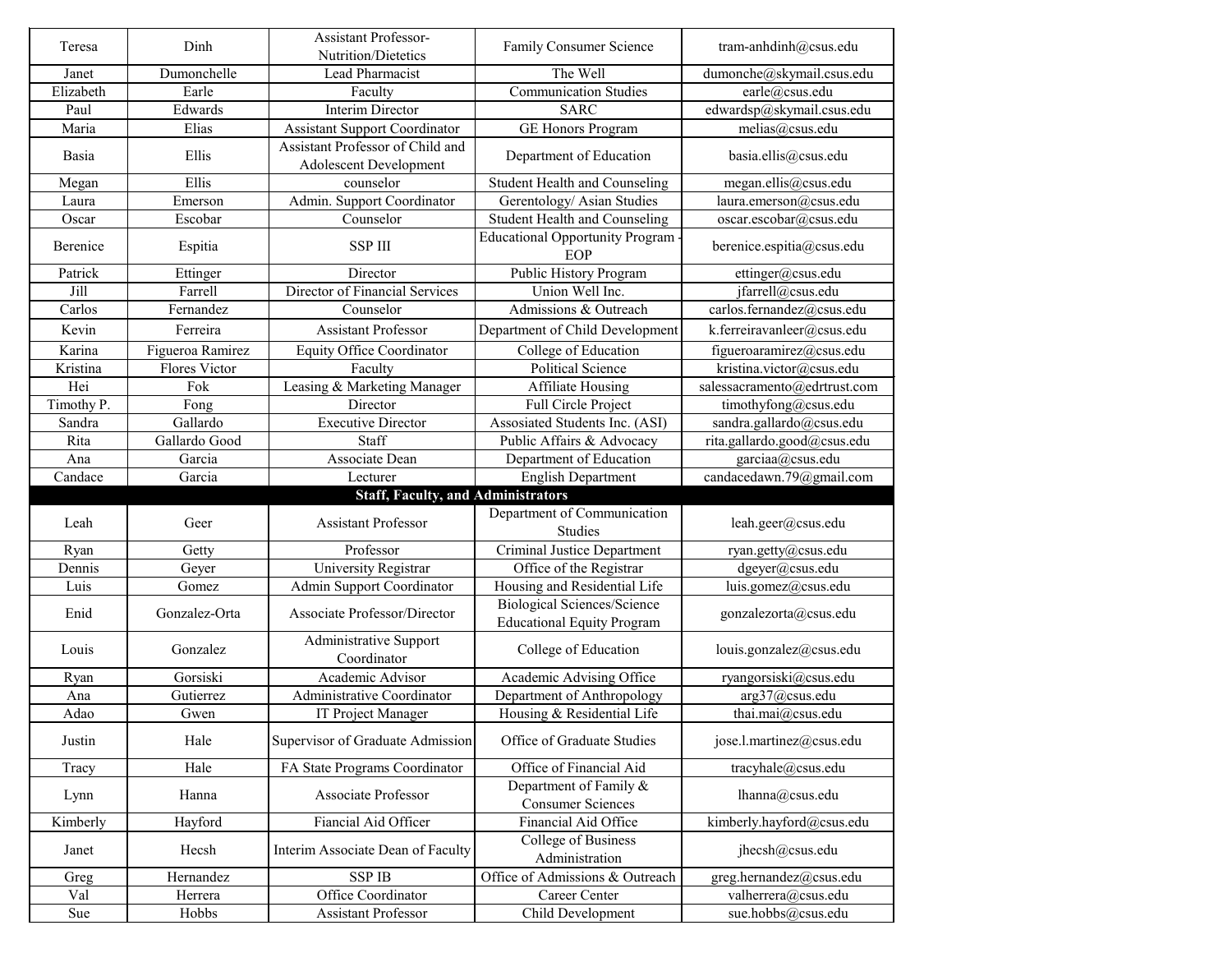| Malika         | Hollinside | faculty                                   | Education                               | mbm85@csus.edu                |
|----------------|------------|-------------------------------------------|-----------------------------------------|-------------------------------|
| Aja            | Holmes     | Senior Associate Director                 | Housing and Residential Life            | aja.holmes@csus.edu           |
| Wang           | Hong       | Social Sciences Librarian                 | University Library                      | wanghong@csus.edu             |
|                |            | <b>Staff, Faculty, and Administrators</b> |                                         |                               |
| Gabrielle      | Hoskins    | Academic Advisor                          | Academic Advising Center                | gabrielle.ellysse@csus.edu    |
| Carol          | Houston    | High Tech Center                          | Services to Students with               | houstonc@csus.edu             |
|                |            | Coordinator/Instructor                    | Disabilities (SSWD)                     |                               |
|                |            |                                           | Financial Aid & Scholarships            |                               |
| <b>Brieann</b> | Howard     | FWS coordinator                           | Office                                  | brieann.howard@csus.edu       |
| Nancy          | Huante     | Lecturer                                  | <b>Ethnic Studies Department</b>        | nancy huante@yahoo.com        |
| Courtney       | Hughes     | Counselor                                 | <b>Student Health and Counseling</b>    | courtney.hughes@csus.edu      |
| Pat            | Hughes     | Admin. Support Coordinator II             | <b>Psychology Department</b>            | pathughes@csus.edu            |
|                |            |                                           | Int'l Program & Global                  |                               |
| Stephanie      | Ingvaldson | director                                  | Engagement                              | ingvaldson@csus.edu           |
| Christine      | Irion      | Director of Extention Programs            | College of Continuing Education         | irionc@csus.edu               |
| Anne           | Jakovac    | Staff                                     | <b>Student Health</b>                   | anne.jakovac@csus.edu         |
| Debbie         | James      | Administrative Support                    | Liberal Studies & Social Science        | debbiej@csus.edu              |
| Jessica        | Jarrety    | <b>Graphic Desiger</b>                    | College of Continuing Education         | jessica.jarrety@csus.edu      |
| Markus         | Jennings   | <b>Associate Athletics Director</b>       | <b>External Affairs</b>                 | markus.jennings@csus.edu      |
|                |            |                                           |                                         |                               |
| Jared          | Jensen     | Library Services Specialist IV            | <b>Library User Services Department</b> | jensenj@csus.edu              |
| Julia          | Jimenez    | Presidential Aide                         | President's Office                      | juliajimenez@csus.edu         |
| Patsy          | Jimenez    | Program Coordinator                       | Multi Cultural Center                   | pvj25@csus.edu                |
| John           | Johnson    | Director                                  | Centers for Diversity & Inclusion       | john.johnson@csus.edu         |
|                |            |                                           | Student Helath & Counseling             |                               |
| Lisa           | Johnson    | <b>Associate Director</b>                 | Services                                | ljohnson@csus.edu             |
| Caitlin        | Jones      | Teacher, H.S. Art                         | <b>CSUS</b>                             | qu33nmare@gmail.com           |
| Cara           | Jones      | <b>Assistant Professor</b>                | <b>Women's Studies</b>                  | cara.jones@csus.edu           |
| Maryln         | Jones      | Faculty                                   | <b>Criminal Justice Department</b>      | marlyn@csus.edu               |
| Nikolas        | Jones      | faculty                                   | <b>Student Health and Counseling</b>    | nikolas.jones@csus.edu        |
|                |            |                                           | Peer and Academic Resource              |                               |
| Tina           | Jordan     | Director                                  | Center                                  | jordant@skymail.csus.edu      |
|                |            | <b>Administrative Support</b>             |                                         |                               |
| Jolene         | Judziewiez | Coordinator II                            | University Library                      | judziewicz@csus.edu           |
| Kelli          | Kauffroath | Librarian                                 | University Library                      | k.kauffroath@csus.edu         |
| Amy            | Kautzman   | Dean & Director                           | University Library                      | kautzman@csus.edu             |
|                |            |                                           | Career & Academic Advising              |                               |
| Tamba          | Keifa      | <b>CCI</b>                                | Center                                  | tawmadou68@gmail.com          |
|                |            |                                           |                                         |                               |
| Anita          | Kermes     | Director                                  | Financial Aid & Scholarships            | anita.kermes@saclink.csus.edu |
|                |            |                                           | Office                                  |                               |
| Daniel         | Kimble     | <b>Admin Support Coordinator</b>          | Housing & Residential Life              | luis.gomez@csus.edu           |
| Casey          | Knifsend   | Professor                                 | Department of Psychology                | casey.knifsend@csus.edu       |
| Geneva         | Knowles    | Conference & Marketing<br>Coordinator     | Housing & Residential Life              | genevaknowles88@gmail.com     |
| Matt           | Kronzer    | Lecturer                                  | <b>English Department</b>               | mkronzer@gmail.com            |
| Sarah          | Laird      | Student Employment Coordinator            | <b>Student Employment</b>               | slaird@csu.edu                |
|                |            | <b>Staff, Faculty, and Administrators</b> |                                         |                               |
| Ajamu          | Lamumba    | Unique Programs Advisor                   | University Union                        | ajamu.lamumba@csus.edu        |
| Kari           | Lane       | Staff                                     | Division of Socail Work                 | kari.lane@csus.edu            |
|                |            |                                           |                                         |                               |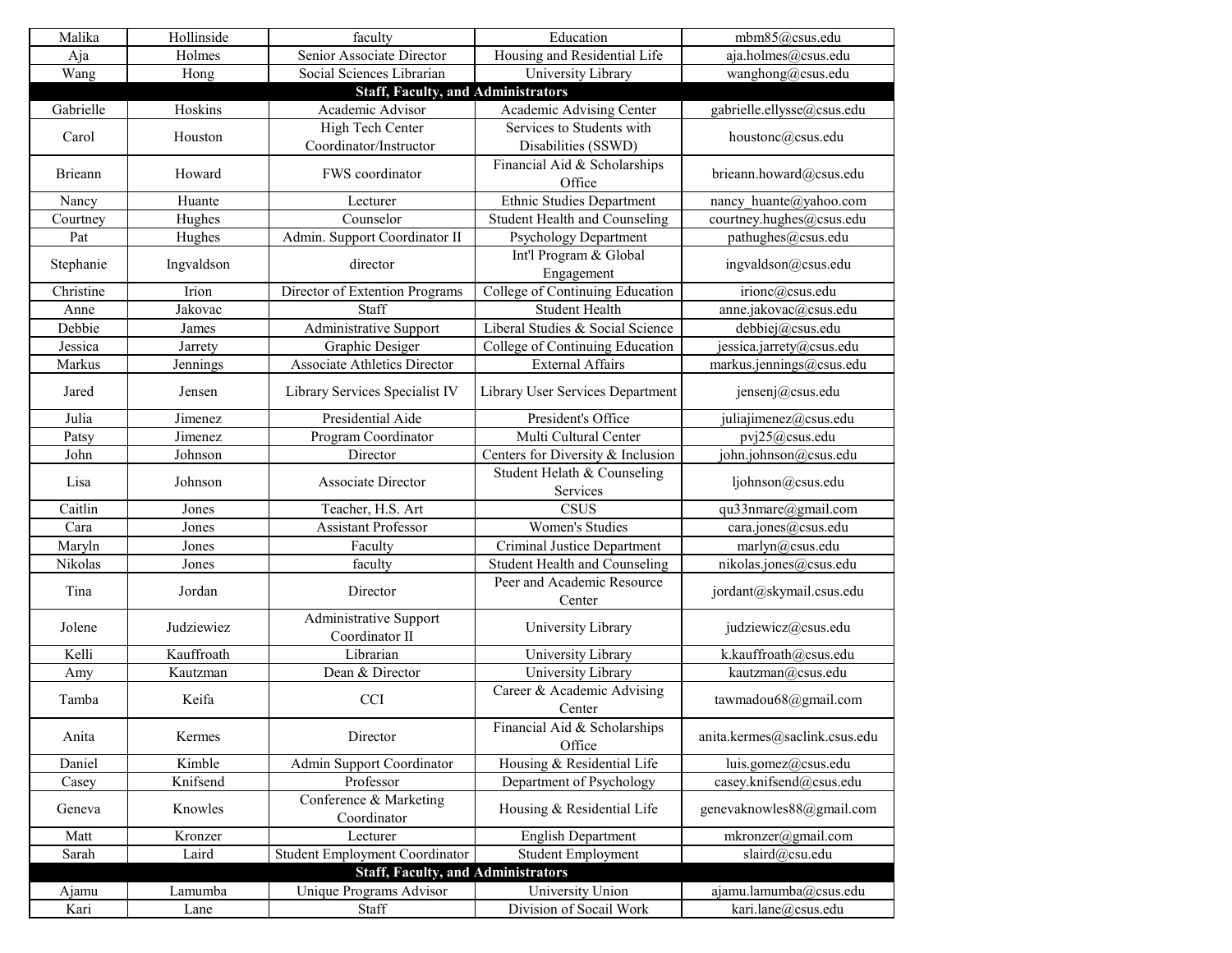| Zania    | Laporte        | Assistant Director, Program &                  | The University Union                                                            | zlaporte@csus.edu          |
|----------|----------------|------------------------------------------------|---------------------------------------------------------------------------------|----------------------------|
|          |                | Marketing                                      |                                                                                 |                            |
| Nancy    | Lapp           | Professor                                      | <b>Government Department</b>                                                    | nlapp@csus.edu             |
| Nicole   | Lawson         | Associate Dean                                 | University Library                                                              | nicole.lawson@csus.edu     |
| Diana    | Lee            | <b>Graphic Designer</b>                        | Union/WELL Inc.                                                                 | lei.lee@csus.edu           |
| John     | Lee            | Staff                                          | <b>Career Center</b>                                                            | johnlee@csus.edu           |
| Michael  | Lemus          | Program Coordinator                            | Serna Center                                                                    | michael.lemusdiaz@csus.edu |
| Jessica  | Lepage-Smith   | <b>Patient Care Coordinator</b>                | Student Health & Counseling<br>Services                                         | j.l.smith@csus.edu         |
| Teresa   | Lerma          | Office Manager                                 | Fiancial Aid Office                                                             | lermatd@csus.edu           |
| Beth     | Lesen          | Associate VP                                   | Student Engagement and Support                                                  | beth.lesen@csus.edu        |
| Regeena  | Lewis          | Administrative Support<br>Coordinator          | Office of Human Resources                                                       | rklewis@csus.edu           |
| Kimberly | Liaz           | Adminstrative and Program<br>Cordinator        | Liberal Studies and Social Science<br>Programs                                  | Kimberly.liaz@csus.edu     |
| Stacy    | Lindley        | <b>Administrative Assistant</b>                | <b>Geology Department</b>                                                       | stacy.lindley@csus.edu     |
| Maria    | Lindstrom      | Coordinator/Advisor                            | College of Business<br>Administration                                           | mariar@csus.edu            |
| Vivian   | Llamas Green   | Associate Registrar                            | Office of the University Registrar                                              | vivianlg@skymail.csus.edu  |
| Kate     | Lockwood       | <b>Employee Relations Coordinator</b>          | <b>Career Center</b>                                                            | kate.lockwood@csus.edu     |
| Joe      | Loera          | Conference & Marketing<br>Coordinator          | Housing and Residential life                                                    | loeraj@csus.edu            |
| Julie    | Lopez-Figueroa | Professor                                      | <b>Ethnic Studies Department</b>                                                | figueroa@csus.edu          |
| Joe      | Lorea          | Supervisor, Custodial Services                 | Housing & Residential Life                                                      | olgar@csus.edu             |
| Jennifer | Lundmark       | Professor                                      | Department of Biological Sciences<br>& Peer- Assisted Learning (PAL)<br>Program | lundmark@csus.edu          |
| Ronald   | Lutz           | <b>CAPS Clinical Director</b>                  | Student Helath & Counseling<br>Services                                         | ronald.lutz@csus.edu       |
| Bill     | Macriss        | Director                                       | Athletics                                                                       | bmacriss@csus.edu          |
| Josh     | Mandel-Sonner  | <b>Assistant Director</b>                      | Student Organizations &<br>Leadership                                           | Joshms@csus.edu            |
| Jose     | Martinez       | Supervisor Graduate Admission                  | <b>Supervisor Graduate Admission</b>                                            | jose.l.martinez@csus.edu   |
| Alma     | Martinez       | Academic Counselor                             | Department of Kinesiology &<br>Health Science                                   | almadm@csus.edu            |
|          |                | <b>Staff, Faculty, and Administrators</b>      |                                                                                 |                            |
| Haley    | Matthews       | LD Specialist                                  | Services to Students with<br>Disabilities (SSWD)                                | haleymatthews@csus.edu     |
| Lois     | Mattice        | Associate AD                                   | Athletics                                                                       | lmattice@csus.edu          |
| Maria    | Mayberry       | Professor                                      | Deptartment of World Languages<br>and Literature                                | mayberry@csus.edu          |
| Kristen  | McCarroll      | Academic Advisor                               | Academic Advising                                                               | mccarroll@csus.edu         |
| Mary     | McCarthy Hintz | Professor & Co-Director                        | Chemistry & Science Educational<br>Equity                                       | mecarthy@csus.edu          |
| Noelle   | McCurley       | Coordinator                                    | <b>Student Services and Special</b><br>Projects                                 | noelle@csus.edu            |
| Tasha    | McLaughlin     | <b>Senior Financial Service</b><br>Coordinator | College of Continuing of<br>Education                                           | mclaughlin@csus.edu        |
| Josie    | McManaman      | <b>Patient Care Coordinator</b>                | <b>Student Health and Counseling</b>                                            | mary.mcmanaman@csus.edu    |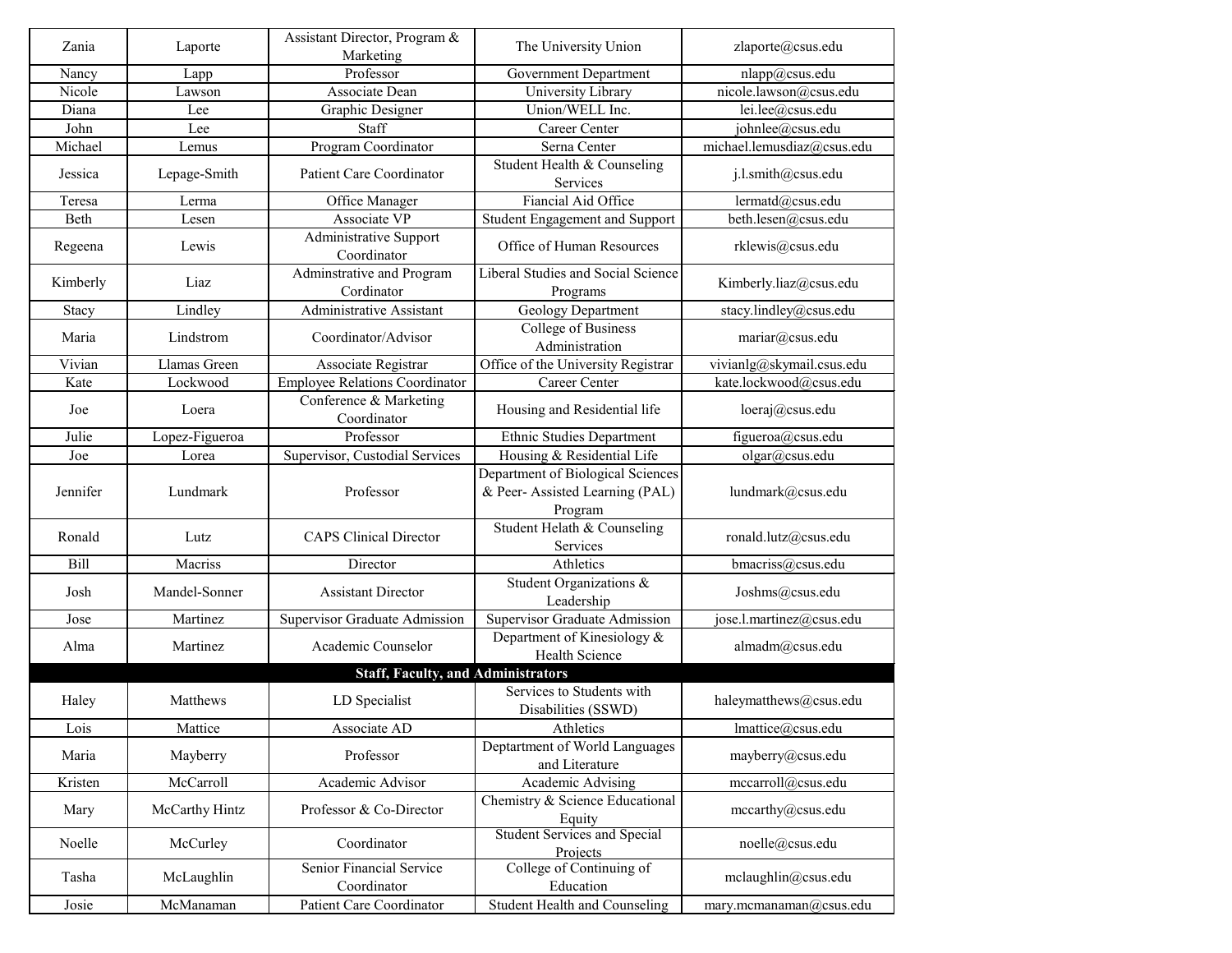| Rachel         | McMichael        | <b>Nurse Practioner</b>                               | Student Health & Counseling<br>Services                    | rachel.mcmichael@csus.edu    |
|----------------|------------------|-------------------------------------------------------|------------------------------------------------------------|------------------------------|
| Melissa        | McTernan         | <b>Assistant Professor</b>                            | Phychology Department                                      | mcternan@csus.edu            |
| Cindy          | Melendrez-Flores | Program Coordinator                                   | <b>Welcome Center</b>                                      | melendrez-florezci@butte.edu |
| Emanuel        | Melgarejo        | Carrer Counselor/Experential<br>Learning Coordinator  | <b>Career Center</b>                                       | melgarejo@csus.edu           |
| Kalena         | Michalec         | Administrative Support                                | Assosiated Students Inc. (ASI)                             | k.michalec@csus.edu          |
| Todd           | Miglaccio        | Director                                              | <b>Graduate Studies</b>                                    | tmigliac@csus.edu            |
| Christine      | Miller           | Chair                                                 | Academic Senate of the CSU                                 | cmiller@csus.edu             |
| Edward         | Mills            | Vice President                                        | <b>Student Affairs</b>                                     | emills@csus.edu              |
| Asa            | Mittman          | Professor and Department Chair                        | Department of Art and Art History                          | asmittman@csuchico.edu       |
| Jaicinta       | Mixson           | LD Specialist                                         | Services to Students with<br>Disabilities (SSWD)           | jacinta.mixson@csus.edu      |
| Kathleen       | Monorey          | Hungry Wildcat Pantry Founder                         | Office of the Vice President for<br><b>Student Affairs</b> | kjmoroney@csuchico.edu       |
| Amber          | Morley           | Staff                                                 | Alumni Relatims                                            | amber.morley@csus.edu        |
| Mindy          | Moua             | Staff                                                 | Full Circle Project/EOP                                    | mnm266@csus.edu              |
| Melissa        | Muganzo          | Program Coordinator                                   | <b>PRIDE Center</b>                                        | muganzo@csus.edu             |
| Kimberly       | Mulligan         | <b>Asistant Professor</b>                             | Department of Biological Sciences                          | kimberly.mulligan@csus.edu   |
| Heather        | Mummaw           | <b>Administrative Support</b><br>Coordinator          | College of SSIS Dean's Office                              | mummawh@csus.edu             |
| Rheena         | Muñoz            | <b>Administrative Support</b><br>Coordinator I        | <b>General Education Honors</b><br>Program                 | rmunoz@csus.edu              |
|                |                  | <b>Staff, Faculty, and Administrators</b>             |                                                            |                              |
| Jazzy          | Murphy           | <b>Interim Director</b>                               | Academic Advising Center                                   | jm2542@saclink.csus.edu      |
| Haley          | <b>Myers</b>     | Director                                              | <b>Parents and Families</b>                                | haley.myers@csus.edu         |
| Susan          | Nakaoka          | <b>Assistant Director</b>                             | Division of Social Work                                    | nakaoka@csus.edu             |
| Jose           |                  |                                                       |                                                            |                              |
|                | Napoles          | <b>SSPII</b>                                          | Student Oraganization &<br>Leadership                      | jose.napoles@csus.edu        |
| Susan          | Nisonger Olsen   | Lecturer                                              | College of Education                                       | susannisonger@csus.edu       |
| Linda          | Nowell           | Professor                                             | College of Education                                       | lnowell@csus.edu             |
| Patrick        | Oberle           | <b>Assistant Professor</b>                            | Dept. of Geography                                         | patrick.oberle@csus.edu      |
| Michelle       | Okada            | Career Counselor/Experiential<br>Learning Coordinator | <b>Career Center</b>                                       | michelle.okada@csus.edu      |
| <b>Bill</b>    | Olmsted          | <b>Associate Executive Director</b>                   | Union WELL Inc.                                            | olmsted@saclink.csus.edu     |
| Meagan         | O'Malley         | <b>Assistant Professor</b>                            | Graduate School of Psychology                              | meagan.omalley@csus.edu      |
| Jennifer       | Oneal-Watts      | Library Services Specialist                           | University Library                                         | joneal@csus.edu              |
| Arlene         | Ortiz            | <b>Assistant Professor</b>                            | <b>Psychology Department</b>                               | arlene.ortiz@csus.edu        |
| Ximena         | Ospina           | <b>Study Abroad Advisor</b>                           | <b>IPGE-Study Abroad</b>                                   | ximena.ospina@csus.edu       |
| Jennifer       | Ozomaro          | Marriage Family Therapist                             | <b>Student Health and Counseling</b>                       | jennifer.ozomaro@csus.edu    |
| Edgardo        | Palomo           | Residential Life Coordinator                          | Housing and Residential life                               | e.palomomelgar@csus.edu      |
| Ravin          | Pan              | <b>Associate Professor</b>                            | College of Education                                       | panr@csus.edu                |
| <b>Bridget</b> | Parsh            | <b>Associate Professor</b>                            | College of Nursing                                         | parshb@csus.edu              |
| Rosalie        | Parrish          | Lecturer                                              | <b>Child Development Department</b>                        | rosalie.parrish@csus.edu     |
| Aishah         | Patterson        | <b>Assistant Professor</b>                            | <b>Communication Sciences and</b><br>Disorders             | patterson@csus.edu           |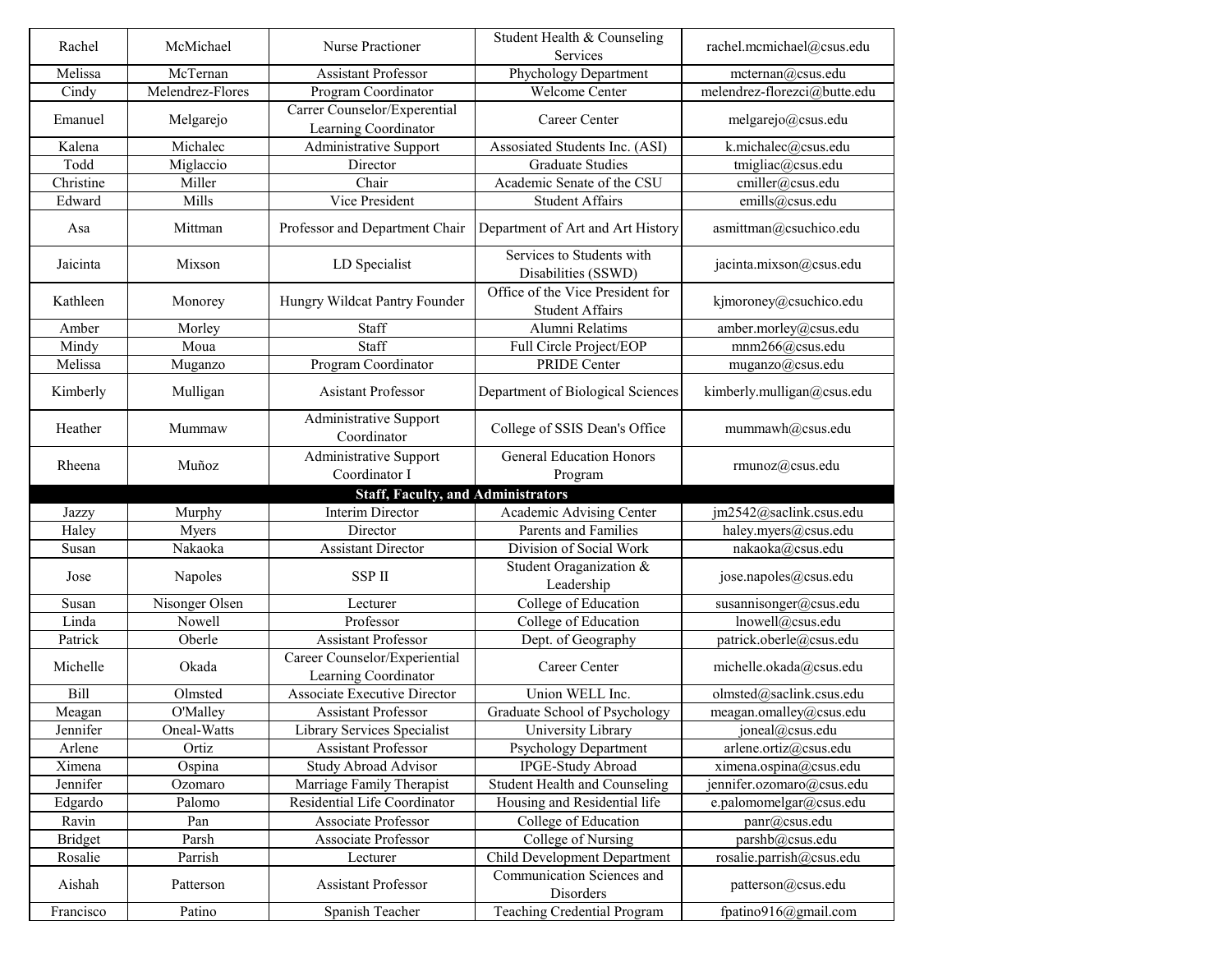| Angelica<br>Co-Coordinator/Case Manager<br>Perez<br><b>Communications Specialist</b><br>Perez<br>Erica<br>Gloria<br>Petruzzelli<br>Psychologist<br>Roberto D.<br>Professor<br>Pomo | Guardian Scholars                                   |                         |
|------------------------------------------------------------------------------------------------------------------------------------------------------------------------------------|-----------------------------------------------------|-------------------------|
|                                                                                                                                                                                    |                                                     | angelica.perez@csus.edu |
|                                                                                                                                                                                    | Serna Center/CAMP/Dreamer<br><b>Resource Center</b> | erica.perez@csus.edu    |
|                                                                                                                                                                                    | <b>Student Health and Counseling</b>                | petruzzellig@csus.edu   |
|                                                                                                                                                                                    | Department of Theatre                               | Pomor@saclink.csus.edu  |
| <b>HIM</b> Coordinator<br>Emily<br>Purvis                                                                                                                                          | Student Health & Counseling<br>Services             | epurvis@csuchico.edu    |
| Coordinator<br>Raquel<br>Quirarte                                                                                                                                                  | Criminal Justice Advising Center                    | quirarte@csus.edu       |
| Ouintana<br>Career Development Advisor<br>Alina                                                                                                                                    | <b>Career Center</b>                                | alinaquintana@csus.edu  |
| Ramirez<br>Staff<br>Alma                                                                                                                                                           | The Serna Center                                    | alma.ramirez@csus.edu   |
| Erik<br>Program Coordinator<br>Ramirez                                                                                                                                             | <b>Dreamer Resource Center</b>                      | erikramirez@csus.edu    |
| Fabiola<br>Ramirez<br>Advisor                                                                                                                                                      | <b>Admissions and Outreach</b>                      | fabiolaramirez@csus.edu |
| Javier<br>Ramirez<br>Admin Analyst                                                                                                                                                 | Fiancial Aid Office                                 | javierramirez@csus.edu  |
| Maria<br>Ramirez<br><b>ASCI</b>                                                                                                                                                    | University Library                                  | maria.ramirez@csus.edu  |
| Melissa<br><b>Medical Assistant</b><br>Ramos                                                                                                                                       | Student Health & Counseling<br>Services             | melissa.ramos@csus.edu  |
| Ratekin<br>Professor and Department Chair<br>Cindy                                                                                                                                 | College of Child Development                        | cratekin@csuchico.edu   |
| <b>Assistant Professor</b><br>Sarah<br>Reed                                                                                                                                        | Division of Social Work                             | sarah.reed@csus.edu     |
| Head of User Services<br>Reddick<br>Mary                                                                                                                                           | University Library                                  | mreddick@csus.edu       |
| Reddish<br><b>Assistant Director</b><br>Andrew                                                                                                                                     | The WELL                                            | reddish@csus.edu        |
| IT Consultant<br>Martha<br>Reyes                                                                                                                                                   | Office of Admissions & Outreach                     | mreyes@saclink.csus.edu |
| Education & Anthropology<br>Hamid<br>Reza Peigahi<br>Librarian                                                                                                                     | University Library                                  | reza.peigahi@csus.edu   |
|                                                                                                                                                                                    | <b>Staff, Faculty, and Administrators</b>           |                         |
| Richards<br>Academic Advisor<br>Jayme                                                                                                                                              | College of Business<br>Administration               | jrichard@csus.edu       |
| Roberts<br>Human Resources Trainer<br>Dena                                                                                                                                         | University Enterprises Inc., HR                     | dena.roberts@csus.edu   |
| Rojas<br>Psychologist<br>Cathy                                                                                                                                                     | <b>Student Health and Counseling</b>                | c.rojas@csus.edu        |
| Senior Program Developer<br>Denisse<br>Rojas                                                                                                                                       | College of Continuing Education                     | dparedes@csus.edu       |
| <b>Assitant Professor</b><br>Lisa<br>Romero                                                                                                                                        | Doctorate in Educational<br>Leadership (EDD)        | lisa.romero@csus.edu    |
|                                                                                                                                                                                    | <b>Student Affairs</b>                              |                         |
| Confidential Assistant to VP<br>Lorie<br>Rowe                                                                                                                                      |                                                     | Lorie.rowe@csus.edu     |
| Rubio<br>Counselor<br>Carlos                                                                                                                                                       | Office of Admission & Outreach                      | crubio@csus.edu         |
| Voun<br>Sa                                                                                                                                                                         | <b>Career Center</b>                                | sa@csus.edu             |
| <b>Employee Relations Specialist</b><br>Salcido<br>Workshop Coordinator<br>Jazmin                                                                                                  | Peer Academic Resource Center<br>(PARC)             | maryrancier@csus.edu    |
| Delaram<br>Salehi<br><b>Urgent Care Counselor</b>                                                                                                                                  | Student Health & Counseling<br>Services             | delaram.salehi@csus.edu |
| Sandoval<br>Counselor<br>Katelyn                                                                                                                                                   | <b>Student Health and Counseling</b>                | sandovalk@csus.edu      |
| Academic Advisor<br>Santos<br>Corie                                                                                                                                                | Academic Advising Center                            | coriesantos@csus.edu    |
| Sardina<br>Alexa<br>Assistant                                                                                                                                                      | Division of Criminal Justice                        | alexa.sardina@csus.edu  |
| <b>Assistant Director</b><br>Sayamnath<br>My                                                                                                                                       | <b>Student Services and Training</b>                | mvo@saclink.csus.edu    |
| Nicole<br>Scanlan<br>Admin. Support Coordinator                                                                                                                                    | <b>Psychology Department</b>                        | scanlan@csus.edu        |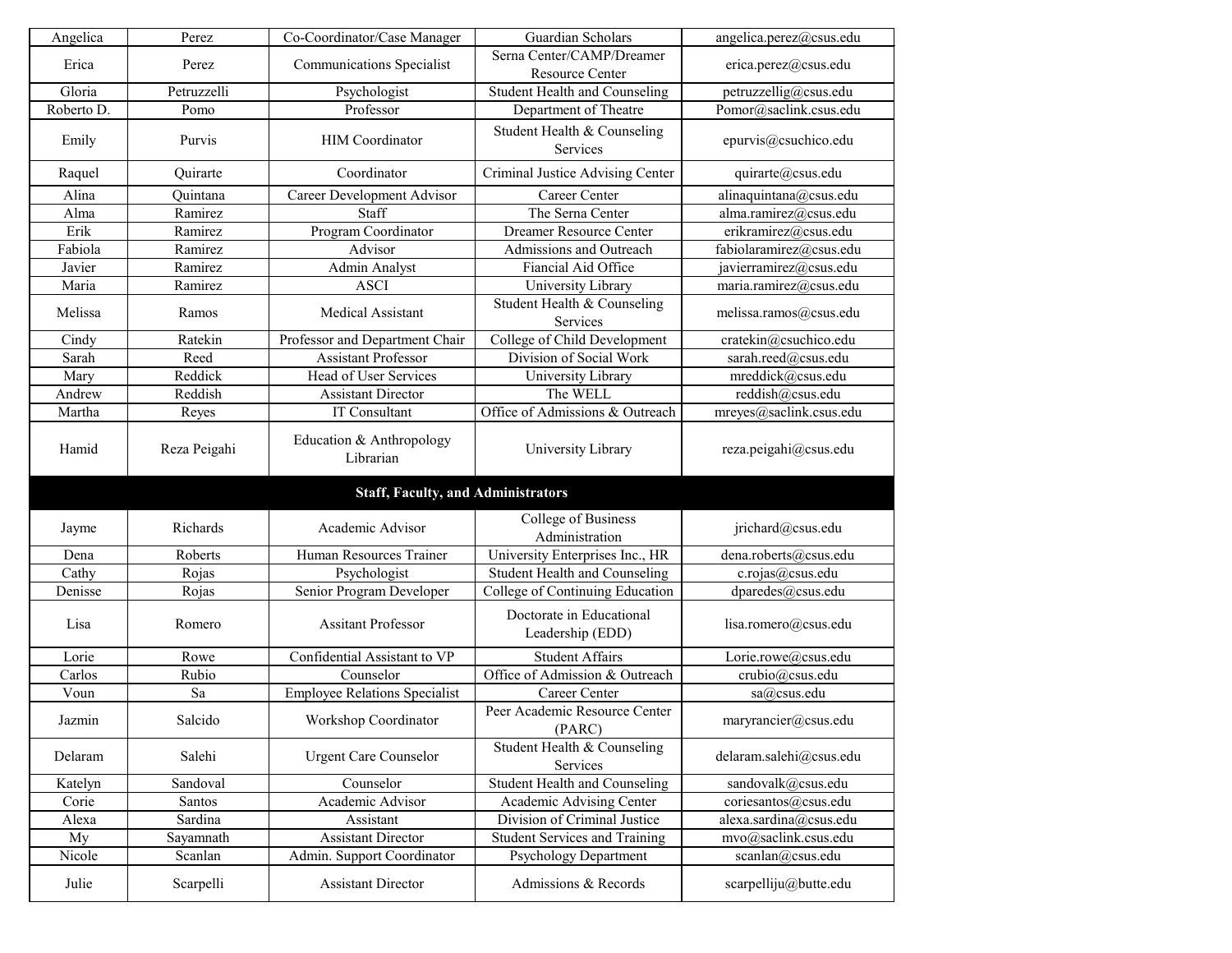| Beryl        | Schantz              | Compliance & Training                                  | Financial Aid Office                                   | beryl.schantz@csus.edu          |
|--------------|----------------------|--------------------------------------------------------|--------------------------------------------------------|---------------------------------|
| Stephanie    | Serrato              | Academic Advisor                                       | <b>Advising Center</b>                                 | sjs256@csus.edu                 |
| Deidre       | Sessoms              | Director of Faculty Research<br>Development/ Professor | College of Education                                   | sessoms@csus.edu                |
| Aneeza       | Shafiq               | <b>ASC</b>                                             | Department of Public Policy and<br>Administration      | aneezashafiq@csus.edu           |
| Mary         | Shepherd             | <b>Assistant Director</b>                              | Academic Advising Center                               | shepherd@skymail.csus.edu       |
| Alex         | Shigenaga            | International Programs & Study<br>Abroad Advisor       | <b>International Programs and Global</b><br>Engagement | alex.shigenaga@csus.edu         |
| Clara        | Silva                | Staff                                                  | <b>PRIDE Center</b>                                    | csilva@csus.edu                 |
| Lee          | Simpson              | Director                                               | <b>GE Honors Program</b>                               | lsimpson@csus.edu               |
| Crystal      | Sims                 | Program Analyst                                        | College of Continuing Education                        | sims@csus.edu                   |
| Sasha        | Smirnova             | <b>Director Peak Adventures</b>                        | Assosiated Students Inc. (ASI)                         | smirnova@csus.edu               |
|              |                      |                                                        |                                                        |                                 |
| Darren       | Smith                | Psychologist                                           | <b>Student Health and Counseling</b>                   | smithd@csus.edu                 |
| Mark Anthony | Sohl                 | Project and Program Evaluation<br>Coordinator          | <b>Student Affairs Administration</b>                  | markanthonysohl@csus.edu        |
| Meagan       | Solomon              | <b>Staff</b>                                           | Division of Social Work                                | meagan.solomon@csus.edu         |
| Dean         | Sorensen             | Director                                               | University Union                                       | sorensen@saclink.csus.edu       |
|              |                      | <b>Staff, Faculty, and Administrators</b>              |                                                        |                                 |
| Erica        | Standfield           | <b>Administrative Support</b><br>Coordinator           | Dean's Office - College of Arts &<br>Letters           | stanfielderica@gmail.com        |
| Joy          | <b>Stewart-James</b> | <b>Executive Director</b>                              | Student Health & Counseling<br><b>Services</b>         | jsjames@csus.edu                |
| Christina    | Strandgaard          | Lecturer & Advisor                                     | Department of Biological Sciences                      | cstrand@csus.edu                |
| Jessica      | Swart                | <b>Assistant Director</b>                              | The Well                                               | jessica.swart@csus.edu          |
| Sharon       | Takhar               | Administrative Support Assistant                       | <b>Psychology Department</b>                           | sharonsingh@rocketmail.com      |
| Dena         | Tarwater             | Lecturer                                               | <b>Ethnic Studies Department</b>                       | denatarwater@csus.edu           |
| Mai          | Thai                 | <b>Extended Education Specialist</b>                   | College of Continuing Education                        | Fok@csus.edu                    |
| Rebecca      | Thompson             | Psychologist                                           | Student Health & Counseling<br>Services                | Rebecca.Thompson@csus.edu       |
| Ashley       | Torres               | Program Advisor                                        | Student Organizations &<br>Leadership                  | ashley.torres@csus.edu          |
| Robert       | Tran                 | Financial Aid and Scholarship<br>Analyst               | Financial Aid Office                                   | robert.tran@csus.edu            |
| Melissa A.   | Trujillo             | Library Services Specialist IV                         | University Library                                     | mtrujillo@csus.edu              |
| Erin         | Umipeg               | Graphic Designer                                       | Union Well Inc.                                        | erin.umipeg@csus.edu            |
| Susana       | Valdez               | <b>Information Tech Consultant</b>                     | <b>SASEEP - Student Affairs</b>                        | valdezs@csus.edu                |
| Jasmine      | Valentin             | <b>Administration Support Assistant</b>                | College of Continuing Education                        | valentij@csus.edu               |
| Leah         | Vargas               | Research Integrity and<br><b>Compliance Analyst</b>    | Office of Research Affairs                             | $\mathit{leah.vargas@csus.edu}$ |
| Victoria     | Viksne               | <b>Financial Aid Analyst</b>                           | Office of Financial Aid                                | victoria.viksne@csus.edu        |
| Rebecca      | Voorhees             | Design, Identity, and Studio<br>Manager                | Union WELL Inc.                                        | rebeccav@csus.edu               |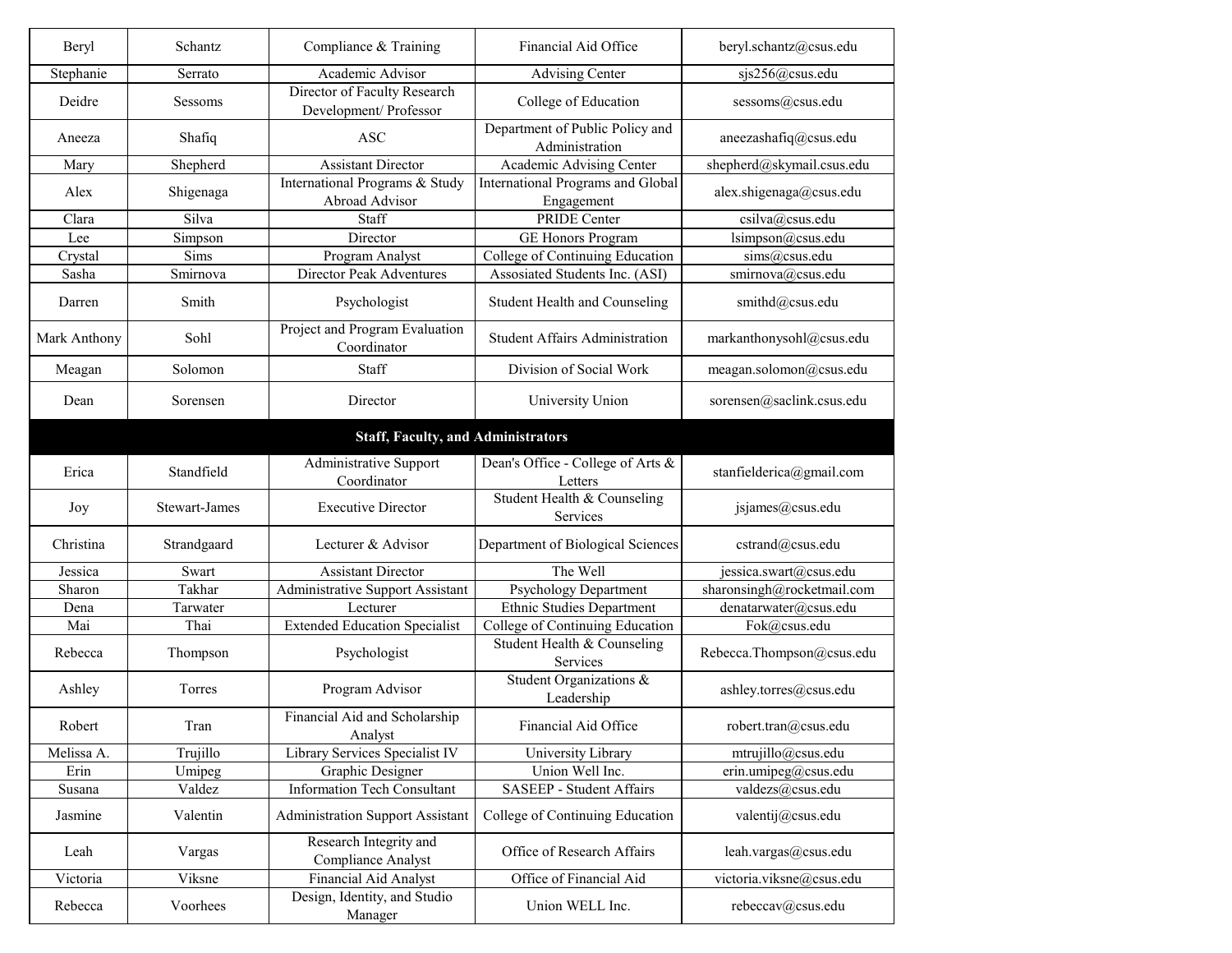| Kimberlee       | Walker     | <b>ESCR</b>                                      | College of Continuing Education                                | kimberlee.walker@csus.edu     |
|-----------------|------------|--------------------------------------------------|----------------------------------------------------------------|-------------------------------|
| Pawan           | Wallace    | Senior Associate Director                        | Financial Aid & Scholarship<br>$\triangle$ ffice               | pawandeep.wallace@csus.edu    |
|                 |            | <b>Staff, Faculty, and Administrators</b>        |                                                                |                               |
|                 |            |                                                  |                                                                |                               |
| James           | Wanket     | Professor                                        | <b>Geography Department</b>                                    | jwanket@csus.edu              |
| <b>Brittney</b> | Wheaton    | Principal Gifts and Campaign<br>Assistant        | University Advancement                                         | brittneywheaton@csus.edu      |
| Kizzy           | Whitfield  | Public Information & Leisure<br>Services Manager | University Union                                               | kwhitfield@csus.edu           |
| Angela          | Wiere      | <b>Assistant Director of Housing</b><br>Project  | Housing and Residential Life                                   | angela.wiere@csus.edu         |
| Catherine R.    | Wiggins    | <b>Admin Support Coordinator</b>                 | College of Natural Sciences and<br>Mathematics - Dean's Office | crwiggins@csuchico.edu        |
| Astin           | Williams   | Healthy Relationships Health<br>Educator         | <b>Student Health and Counseling</b>                           | astin.williams@csus.edu       |
| Miesha          | Williams   | <b>Associate Director</b>                        | Financial Aid office                                           | miesha.williams@csus.edu      |
| Jeff            | Wilson     | Associate Professor & Department<br>Chair        | <b>History Department</b>                                      | jkwilson@csus.edu             |
| Joshua          | Wiscons    | <b>Assistant Professor</b>                       | Department of Mathematics                                      | joshua.wiscons@csus.edu       |
| Jeannie         | Wong       | Sr. AVP                                          | University Communications                                      | $jwong(a)$ csus.edu           |
| Mary Ann        | Wong       | Project & Program Evaluation                     | <b>Student Affairs</b>                                         | maryann.wong@saclink.csus.edu |
| Lisa            | Woodard    | Director of Planned Giving                       | <b>Advancement Development</b>                                 | lisa.woodard-mink@csus.edu    |
| Nancy           | Wylie      | Web and Graphic Designer                         | Imaging and Technology                                         | wylien@saclink.csus.edu       |
| Maiko           | Xiong      | <b>Assistant Professor</b>                       | <b>Counselor Education</b>                                     | m.xiong@csus.edu              |
| Jeff            | Yamamoto   | Senior Administrator Coordinator                 | College of Continuing Education                                | yamamoto@csus.edu             |
| Israel          | Yanez      | Library Services Specialist IV                   | University Library                                             | israel.yanez@csus.edu         |
| Janey           | Yang       | <b>AR</b> Evaluator                              | Admissions / Records                                           | asjy $1123$ @gmail.com        |
| Jennifer        | Yang       | Counselor                                        | <b>Educational Opportunity Program</b><br>EOP                  | jennifer.yang@csus.edu        |
| Amy             | Yu         | Academic Advisor                                 | Academic Advising Center                                       | Ay22@csus.edu                 |
| Nicole          | Zauner     | Residence Life Coordinator                       | Residential Life                                               | nicole.zauner@csus.edu        |
|                 |            | <b>Student Leaders</b>                           |                                                                |                               |
| Arely           | Aguayo     | Student                                          | Pride Center                                                   | aaguayoramos@csus.edu         |
| Saray           | Aguirre    | Student                                          | Serna Center                                                   | sarayaguirre@csus.edu         |
| Leena           | Abed       | Director of the College of Ed                    | <b>ASI Student Government</b>                                  | asiedudirector@csus.edu       |
| Rehan           | Akram      | Student                                          | CSU Sacramento                                                 | mrakram@csus.edu              |
| Adwoa           | Akyianu    | Resident Advisor                                 | <b>University Housing Services</b>                             | adwoaakyianu@csus.edu         |
| Jafer           | Alnuwaiser | Student                                          | <b>Counseling Services</b>                                     | jaferalnuwaiser@csus.edu      |
| Elvira          | Alonso     | <b>Graduate Student</b>                          | Education - School Counseling                                  | alonsoelvira87@gmail.com      |
| Rachel          | Alvarez    | Student                                          | <b>Counseling Services</b>                                     | rachel.alvarez@csus.edu       |
| Zachariah       | Amelio     | Student                                          | CSU Sacramento                                                 | zachariahamelio@csus.edu      |
| Tyra            | Anderson   | Student                                          | <b>SHCS</b>                                                    | tyraanderson@csus.edu         |
| Adriana         | Andrade    | Student                                          | Multi-Cultural Center                                          | adrianaandrade@csus.edu       |
| Angela          | Aprim      | Student                                          | CSU Sacramento                                                 | angelaaprim@csus.edu          |
| Juana Paola     | Arellano   | Student                                          | <b>DRC</b>                                                     | jarellanoalvarado@csus.edu    |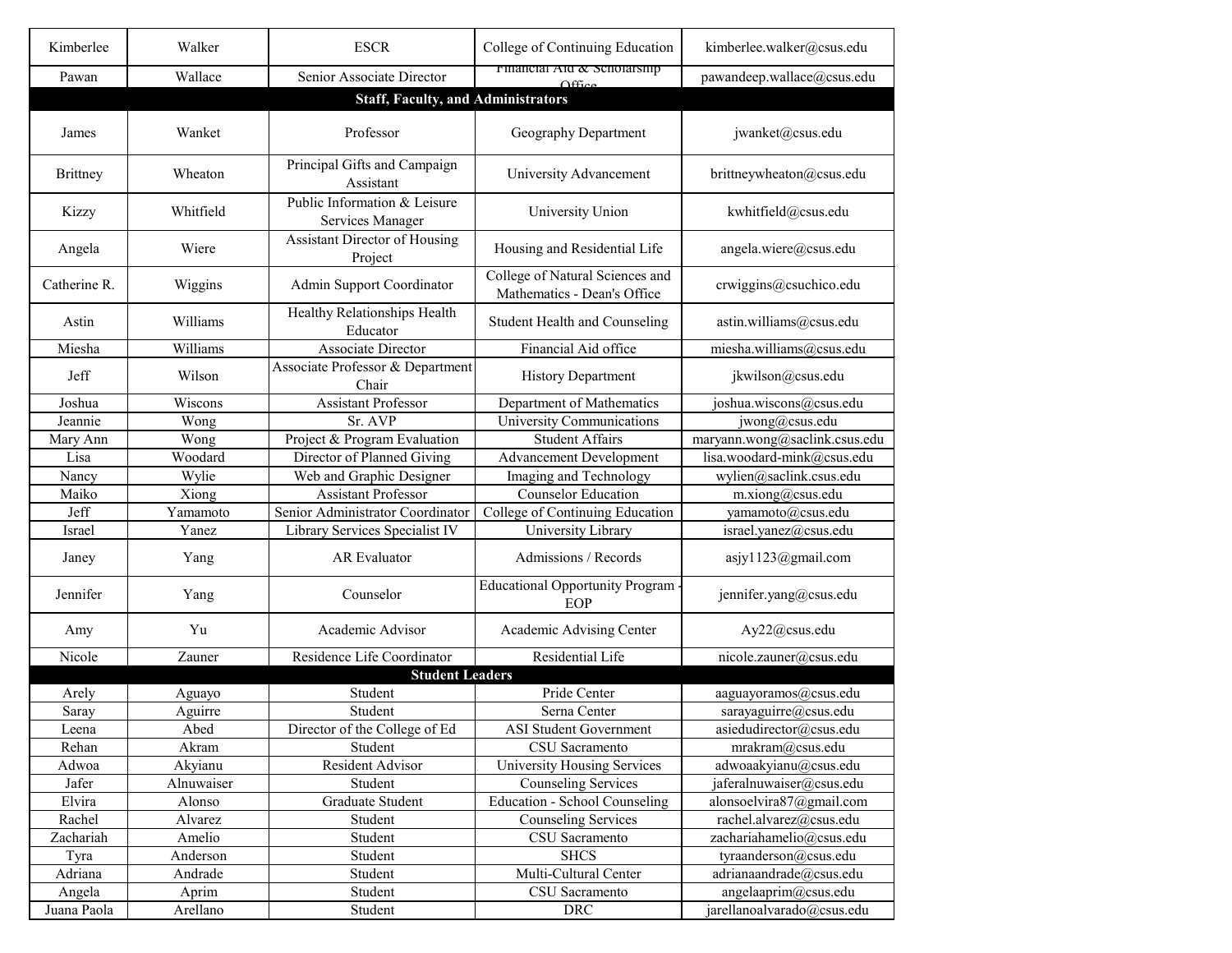| Jose               | Arreola         | Student                              | <b>CSU</b> Sacramento                          | arreola1394@gmail.com       |
|--------------------|-----------------|--------------------------------------|------------------------------------------------|-----------------------------|
| Bhutani            | Ashwarya        | Peer ISA Advisor/Tutor               | <b>PARC</b>                                    | bhutaniash21@gmail.com      |
| Zaid               | Assi            | Student                              | <b>Counseling Services</b>                     | zaidassi@csus.edu           |
| Leah               | Babakhanyan     | Student                              | <b>SHCS</b>                                    | leahbabakhanyan@csus.edu    |
| Nathan             | Bach            | Student                              | <b>SHCS</b>                                    | nbach@csus.edu              |
| Jennifer           | Bailey          | Student                              | CSU Sacramento                                 | jenbailey116@gmail.com      |
| Jessica            | <b>Barkley</b>  | <b>Career Center Fellow</b>          | <b>Career Center</b>                           | jessicabarkley@csus.edu     |
| Tyler              | <b>Bell</b>     | <b>Resident Advisor</b>              | housing                                        | ra.tylerbell@gmail.com      |
| Gabriela           | Bermudez        | Program Assistant                    | <b>HEP</b>                                     | gabrielabermude@csus.edu    |
| Maribel            | Betancourt      | Student                              | Serna Center                                   | maribelbetancou@csus.edu    |
| Elisa              | <b>Borg</b>     | Student                              | PARC SI Leader                                 | elisaborg@csus.edu          |
| Kate E.M.          | Bosworth        | Student                              | <b>Counselor Education</b>                     | kmartin@csus.edu            |
| Bayan              | Boulad          | Student                              | <b>SHCS</b>                                    | bayanboulad@csus.edu        |
| Lora               | Bowler          | <b>ASCI</b>                          | Women's Studies/College of SSIS                | lora.bowler@csus.edu        |
| Joshua             | Bozarth         | Student                              | <b>ASI</b>                                     | asibusdirector@csus.edu     |
| Deborah            | <b>Bruffett</b> | Student                              | <b>SHCS</b>                                    | deborahbruffett@csus.edu    |
| Elizabeth          | <b>Bullo</b>    | Student                              | <b>Counseling Services</b>                     | elizabethbullo@csus.edu     |
| Sara               | <b>Burr</b>     | Student                              | <b>Counseling Services</b>                     | saraburr19@gmail.com        |
| Suzi               | <b>Byrd</b>     | <b>ASC</b>                           | Dept of Public Policy and<br>Administration    | suzi_byrd@csus.edu          |
| Kristyn            | Cairo           | Student                              | <b>CSU</b> Sacramento                          | kristyn.cairo@yahoo.com     |
| Ada Rebecca        | Calderon        | Student                              | CSU Sacramento                                 | adarebeccacalderon@csus.edu |
| Molly              | Carey           | Student                              | <b>SHCS</b>                                    | $\text{mcarey}(a)$ csus.edu |
| Lizette            | Caro            | Student                              | CSU Sacramento                                 | lizette1993@gmail.com       |
| Griselda           | Casillas        | Outreach                             | College Assistance Migrant<br>Program - CAMP   | camp-03@csus.edu            |
| Amanda             | Casteel         | Student                              | CSU Sacramento                                 | amandacasteel@csus.edu      |
| Karen              | Chaidez         | <b>Counseling Graduate Student</b>   | <b>Counseling Graduate Program</b>             | karenchdz@gmail.com         |
| Sneha <sub>S</sub> | Chand           | Student                              | <b>PHE</b>                                     | SnehaChd $12@$ gmail.com    |
| Jaanvi             | Chandra         | Student                              | Multi-Cultural Center                          | Jaanvichandra@csus.edu      |
| Marissa            | Chavez          | Student                              | CSU Sacramento                                 | marissachavez@csus.edu      |
| Danielle           | Cochrane        | Student                              | <b>ASI</b>                                     | asiedudirector@csus.edu     |
| Daivon             | Cook            | Student                              | CSU Sacramento                                 | daivonc96@gmail.com         |
| Anne-Marie         | Corona          | Student                              | CSU Sacramento                                 | anne-mariecorona@csus.edu   |
| Irais              | Cruz            | <b>Counseling Graduate Student</b>   | <b>Counseling Graduate Program</b>             | cruzig@yahoo.com            |
| Joey               | Curley          | Resident Advisor                     | <b>University Housing Services</b>             | jcurley@csus.edu            |
| Daisy              | Davis           | <b>Resident Advisor</b>              | <b>University Housing Services</b>             | daisydavis017@gmail.com     |
| Abigail            | De Ocampo       | Student                              | <b>SHCS</b>                                    | adeocampo@csus.edu          |
| Tatum              | DeMarco         | <b>Resident Advisor</b>              | <b>University Housing Services</b><br>The Well | tatumdemarco@csus.edu       |
| Domenico           | D'Acquisto      | <b>Student Supervisor of Fitness</b> | Assosiated Students Inc. (Sac                  | d'acquisto@csus.edu         |
| Rachael            | Dal Porto       | Student                              | State)                                         | rachaeldalporto@csus.edu    |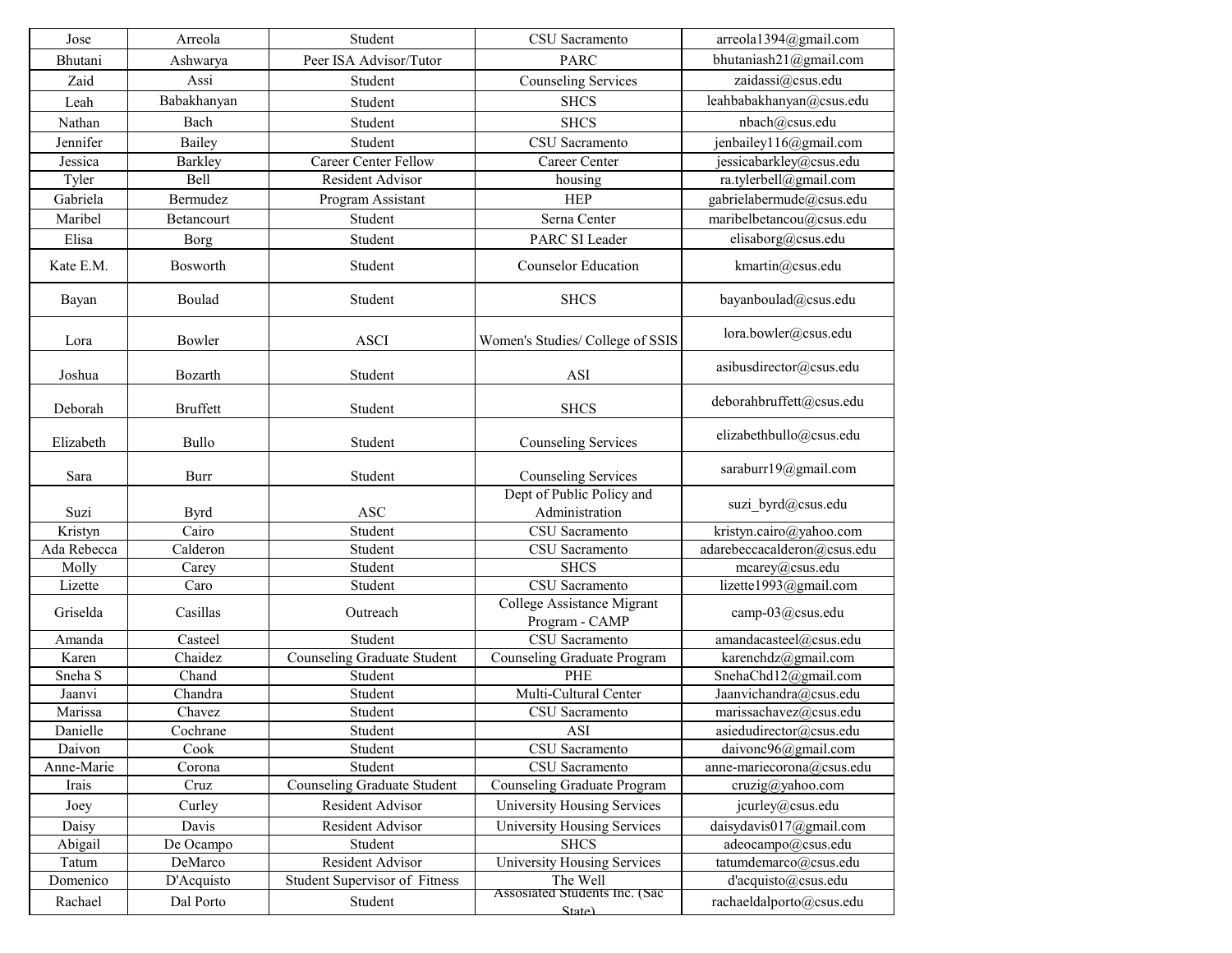| Daisy             | Davis     | <b>Resident Advisor</b>            | <b>University Housing Services</b>      | daisydavis $017$ @gmail.com  |
|-------------------|-----------|------------------------------------|-----------------------------------------|------------------------------|
| Darcy             | Davis     | <b>Resident Advisor</b>            | housing                                 | darcydavis@csus.edu          |
| Leah              | Diaz      | <b>Student Assistant</b>           | <b>Womens Resource Center</b>           | leahdiaz@csus.edu            |
| Mariela           | Diaz      | Student                            | CSU Sacramento                          | marieladiaz@csus.edu         |
| Michelle          | Diaz      | <b>Student Assistant</b>           | <b>Womens Resource Center</b>           | michellediaz2@csus.edu       |
| Mercedees         | Edwards   | Student                            | CSU Sacramento                          | mercedeesedwards@csus.edu    |
| Samantha          | Elizalde  | Student                            | <b>ASI</b>                              | selizalde@csus.edu           |
| Julia             | Encinas   | Residential Advisor                | <b>University Housing Services</b>      | juliaencinas@csus.edu        |
| Mia               | Espinoza  | Student                            | <b>Counseling Services</b>              | espinoza.mia@gmail.com       |
| Robert            | Favila    | Student                            | <b>CSU</b> Sacramento                   | Robertfavila@csus.edu        |
| Alayna            | Fischer   | <b>Counseling Graduate Student</b> | <b>Counseling Graduate Program</b>      | alaynafischer@csus.edu       |
|                   |           | Vive President of Academic         |                                         |                              |
| Israel            | Flores    | Affairs                            | Associated Students Inc. (ASI)          | iiflores@csus.edu            |
| Melissa           | Flores    | Student                            | <b>Counseling Services</b>              | melissalina01@gmail.com      |
| Jose              | Gallegos  | Program Assistant                  | Serna Center                            | josegallegos@csus.edu        |
| Denisse           | Garcia    | Vice President of Finance          | Associated Students Inc.                | asivpfinance@csus.edu        |
| Kynberly          | Garcia    | Student                            | CSU Sacramento                          | kgarcia@csus.edu             |
| Ana Paula         | Garcia    | Student                            | CSU Sacramento                          | anaagarciaa1415@gmail.com    |
| Victoria          | Garcia    | Student                            | <b>SHCS</b>                             | Victoriagarcia2@csus.edu     |
| Kathy             | Gee       | Peer Mentor                        | Psychology Dept/Prospects               | kathygee@csus.edu            |
| Cassidy           | Gibson    | Graduate Student Facilitator/Tutor | PARC/English Department                 | cassidygibson@csus.edu       |
| <b>Brittany</b>   | Gloistein | Student                            | <b>SHCS</b>                             | gloistein@csus.edu           |
| Antonia           | Gonzalez  | Student                            | <b>SHCS</b>                             | antoniagonzalez@csus.edu     |
| Genevieve         | Gorter    | Student                            | <b>CSU</b> Sacramento                   | gen.rosales@gmail.com        |
| Paige             | Gowan     | Student                            | CSU Sacramento                          | paige.gowan1@gmail.com       |
| Casey             | Grout     | Teaching Credential Candidate      | Department of Education                 | caseygrout@csus.edu          |
| Megan             | Gross     | Student                            | Peer Health                             | megangross@csus.edu          |
| Jennifer          | Gross     | Student                            | Assosiated Students Inc. (Sac<br>State) | jennifergross@csus.edu       |
| Micaeia           | Guerrero  | Student                            | CSU Sacramento                          | micaeiaguerrero@csus.edu     |
| Madeleine         | Harner    | Student                            | <b>Counselor Education</b>              | madeleineharner@gmail.com    |
| Daveion           | Harris    | <b>Resident Advisor</b>            | <b>University Housing Services</b>      | dharris@csus.edu             |
| Josiah            | Henderson | Teaching Credential Candidate      | Department of Education                 | josiahhenderson@csus.edu     |
| Mercedes          | Hendley   | Student                            |                                         | mercedeshendley@csus.edu     |
| Horacio           | Hernandez | Student                            | <b>Counseling Services</b>              | horaciohernandez@csus.edu    |
| Lizceth           | Hernandez | Resident Advisor                   | University Housing Services             | lizcethhernandezoch@csus.edu |
| Ashly             | Henry     | <b>Counseling Graduate Student</b> | <b>Counseling Graduate Program</b>      | ashly.henry4@gmail.com       |
| Malena            | Her       | Student                            | Center for Diversity and Inclusion      | malenaher@csus.edu           |
|                   | Hilliard  | Resident Advisor                   | <b>University Housing Services</b>      | breyanahilliard@csus.edu     |
| Breyana<br>Juleah | Hiner     | Student                            | CSU Sacramento                          | juleah.hiner@gmail.com       |
|                   |           | Student                            |                                         |                              |
| Amber             | Hobart    |                                    | <b>Counseling Services</b>              | lynhobart@gmail.com          |
| Isabel            | Iniguez   | Student                            | <b>DRC</b>                              | $i$ iniguez $(a)$ csus.edu   |
| Quinton           | Jackson   | Resident Advisor                   | University Housing Services             | qjackson@csus.edu            |
| Rhonda            | Jassal    | Office Lead Mentor                 | Prospects, Psychology Department        | rhondaboldt@csus.edu         |
| Ramneek           | Kaur      | Student                            | <b>Counseling Services</b>              | rkaur9003@gmail.com          |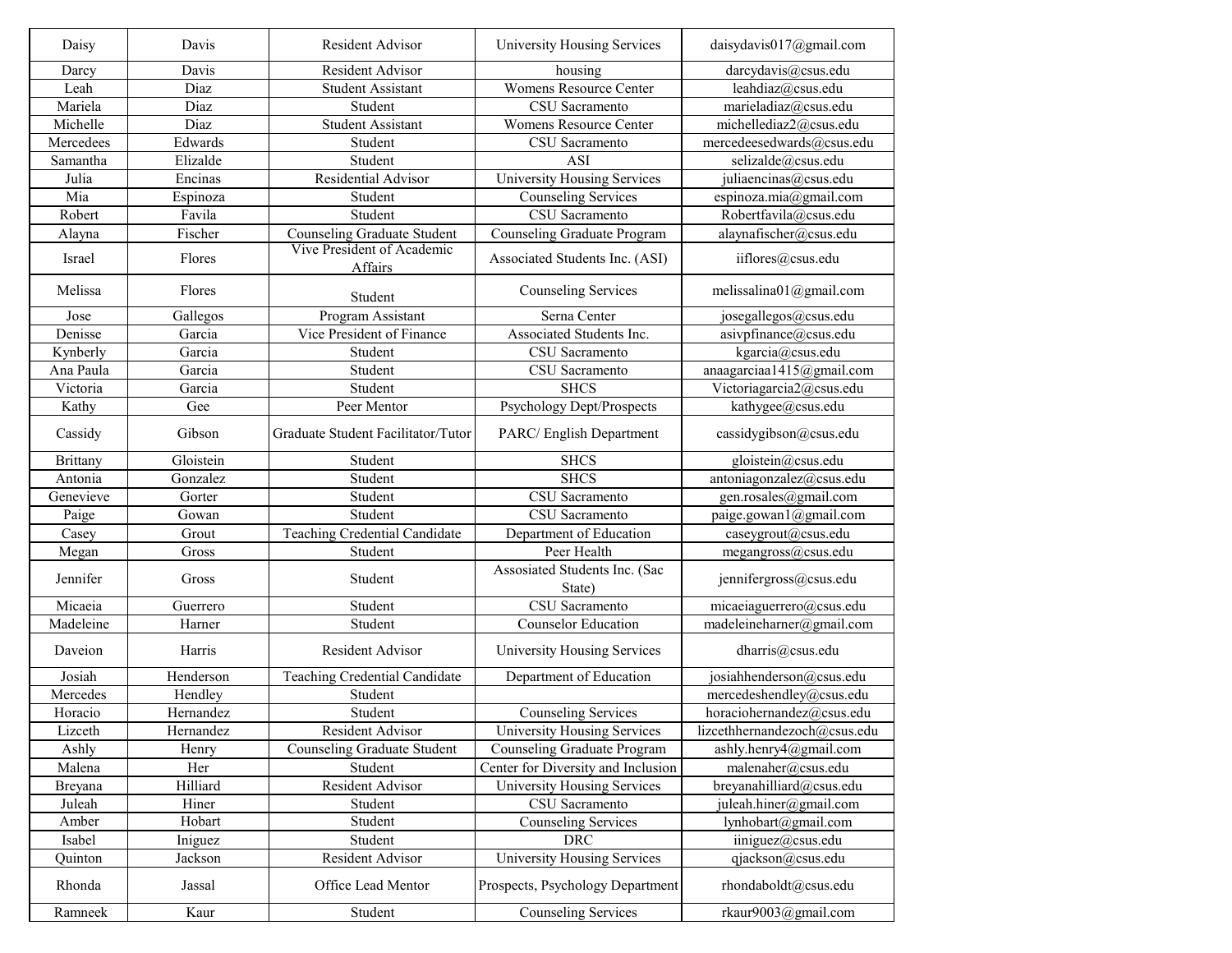| Natalie       | Kessler            | Student                                | <b>Counselor Education</b>              | nkessler@csus.edu            |
|---------------|--------------------|----------------------------------------|-----------------------------------------|------------------------------|
| Christian     | Landaverde         | President                              | <b>ASI</b>                              | christianmiguel@csus.edu     |
| Leticia       | Ledesma            | Resident Advisor                       | Housing and Residential Life            | leticialedesmal 11@gmail.com |
| Jessica       | Lemos              | Student                                | <b>SHCS</b>                             | ilemos@csus.edu              |
| Mayra         | Lemus              | Student                                | <b>DRC</b>                              | drc-sa09@csus.edu            |
| Haley         | Leo                | Student                                | <b>Counseling Services</b>              | haley-leo@yahoo.com          |
| Taylour       | Leon               | Student                                | CSU Sacramento                          | taylourleon@gmail.com        |
| Caitlyn       | Lewis              | Student                                | <b>SHCS</b>                             | caitlynlewis@csus.edu        |
| Linda         | Loessberg-Zahl     | Student                                | <b>Counselor Education</b>              | lindaloessberg-zah@csus.edu  |
| Guadalupe     | Longino            | <b>Student Assistant</b>               | Multicultural Center (MCC)              | guadalupelongin@csus.edu     |
| Jaqueline     | Longino            | Student                                | <b>DRC</b>                              | jaquelinelongino@csus.edu    |
| Jocelyn       | Lopez              | <b>Counseling Graduate Student</b>     | <b>Counseling Graduate Program</b>      | jocelynlopez@csus.edu        |
| Kristen       | Lopez              | Student                                | Assosiated Students Inc. (Sac<br>State) | kristenmarielopez@csus.edu   |
| Monserrat     | Lopez Almanza      | Student                                | CSU Sacramento                          | lopezalmanza@csus.edu        |
| Jennifer      | Lundmark           | Student                                | Assosiated Students Inc. (Sac<br>State) | lundmark@csus.edu            |
| Luis          | Lupercio           | Student                                | CSU Sacramento                          | luislupercio@csus.edu        |
| Siena         | Maen               | <b>Student Assistant</b>               | <b>PRIDE Center</b>                     | sienamaen@csus.edu           |
| Monica        | Magana             | Student                                | Peer Counseling                         | monicamagana@csus.edu        |
| Lizette       | Mancilla           | <b>VP-Graduate Students</b>            | <b>Student Counseling Society</b>       | lizette.neri $91$ @gmail.com |
| Haley         | Marez              | <b>PAL Facilitator</b>                 | Peer-Assisted Learning Program          | michellemarez@csus.edu       |
| Elizabeth     | Marin              | Student                                | <b>Counselor Education</b>              | elizabethhernan@csus.edu     |
| Carlos        | Martinez           | Resident Advisor                       | University Housing Services             | carlosamartinez@csus.edu     |
| Noah          | Marty              | Vice President of Affairs              | <b>ASI</b>                              | noahmarty@csus.edu           |
| Coleton       | Matics             | Student                                | <b>ASI</b>                              | cmatics@csus.edu             |
| Valerie       | Medina             | Student                                | <b>PHE</b>                              | valsince97@gmail.com         |
| Kyuss         | Meichtry           | Student                                |                                         | kmeichtry@csus.edu           |
| Cristal       | Mejia              | Student                                | <b>Counseling Services</b>              | cristalmejia@csus.edu        |
| Yvette Deanna | Mends              | Peer Health Educator                   | <b>Active Minds</b>                     | Yvettemends@csus.edu         |
| Jodie         | Miller             | Student Supervisor of Group<br>Fitness | The Well                                | jodiemiller@csus.edu         |
| Thea          | Miller             | Student                                | <b>Counseling Services</b>              | theamiller95@gmail.com       |
| Esther        | Mojica             | Financial Aid Analyst                  | <b>Student Affairs</b>                  | esther.mojica@csus.edu       |
| Tiana         | Montgomery Sanchez | Student                                | CSU Sacramento                          | tmontgomery@csus.edu         |
| Robert        | Moon               | Student                                | CSU Sacramento                          | RobertMoon@csus.edu          |
| Valentino     | Morales            | <b>Resident Advisor</b>                | <b>University Housing Services</b>      | valentinomorales@csus.edu    |
| Usman         | Muhammad           | <b>Residential Advisor</b>             | University Housing Services             | usmanmuhammad@csus.edu       |
| Anna          | Muneton            | Student                                | <b>CAMP</b>                             | akmuneton@csus.edu           |
| Lizette       | Muñiz              | <b>Summer Orientation Leader</b>       | Sacramento State Orientation            | lizettemuniz@csus.edu        |
| Aisha         | Nakrani            | Student                                | <b>Counseling Services</b>              | aishanakrani@csus.edu        |
| Gabriela      | Navarro Tapia      | Student                                | CSU Sacramento                          | gnavarrotapia@csus.edu       |
| Titiana       | Ndem               | <b>Resident Advisor</b>                | <b>Housing Services</b>                 | ubongndem@csus.edu           |
| Bowen         | Neumann            | Student                                | <b>Counseling Services</b>              | bowenneumann@gmail.com       |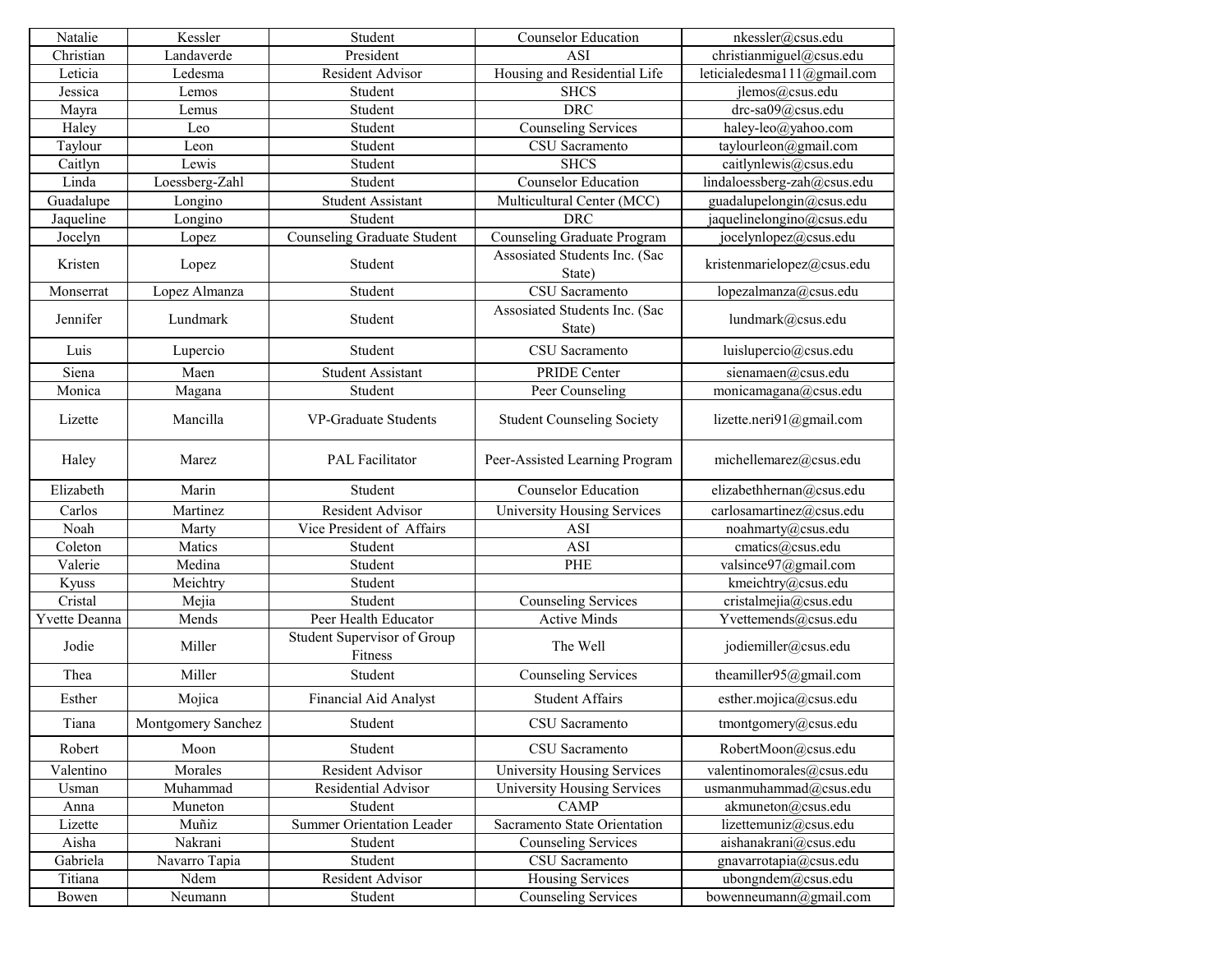| Laima     | Numan          | Student                            | Health Educator                                       | laimanuman@csus.edu          |
|-----------|----------------|------------------------------------|-------------------------------------------------------|------------------------------|
| Rosio     | Ojeda          | Program Assistant                  | <b>DRC</b>                                            | rosioojeda@csus.edu          |
| Alice     | Olsan          | Student                            | <b>Counseling Services</b>                            | aliceolsan@csus.edu          |
| Amber     | Ortega         | Student                            | CSU Sacramento                                        | Amberortega@csus.edu         |
| Bianca    | Pereira        | Student                            | <b>Counseling Services</b>                            | pereirabianca98@gmail.com    |
| Angelica  | Perez Martinez | Student                            | <b>Counselor Education</b>                            | aperezmartinez@csus.edu      |
| Dalila    | Perez          | <b>Counseling Graduate Student</b> | <b>Counseling Graduate Program</b>                    | dperez3@csus.edu             |
|           |                | <b>Student Leaders</b>             |                                                       |                              |
| Evann     | Peterson       | Student                            | <b>CSU</b> Sacramento                                 | evannmarie@gmail.com         |
| Tranh     | Pham           | Student                            | PRIDE /CDI                                            | tranhpham@csus.edu           |
| Jessica   | Pineda         | <b>Counseling Graduate Student</b> | <b>Counseling Graduate Program</b>                    | jessicapineda@csus.edu       |
| Vicky     | Polishchuk     | Student                            | <b>WRC</b>                                            | victoriapolishchuk@yahoo.com |
| Marisol   | Ramirez-G      | Student                            | <b>Counseling Services</b>                            | mramirez-gallegos@csus.edu   |
| Sarah     | Ramirez        | Student                            | CSU Sacramento                                        | sarahmr1418@gmail.com        |
| Asha      | Rani           | Prospects Mentor                   | <b>Psychology Department/Prospects</b><br>Peer Mentor | asharani@csus.edu            |
| Nigel     | Richardson     | Student                            | CSU Sacramento                                        | nigelrichardson@csus.edu     |
| Guadalupe | Rivera         | Student organizer                  | Brown Issues, C. A. F. E                              | rivera9@csus.edu             |
| Marvin    | Reed           | Student                            | College of Education                                  | mr3357@csus.edu              |
| Kiabeth   | Renteria       | Student                            | <b>Counseling Services</b>                            | renteria2@csus.edu           |
| Halia     | Roth           | Student                            | CSU Sacramento                                        | halia roth@ymail.com         |
| Alexis    | Ruiz           | Resident Advisor                   | <b>Housing Services</b>                               | lexi.ps27@yahoo.com          |
| Joseph    | Sais           | Student                            | ASI                                                   | josephsais@csus.edu          |
| Andres    | Salmon         | <b>PAL Facilitator</b>             | Peer-Assisted Learning Program                        | andresanlassalm@csus.edu     |
| Migdalia  | Sazo           | Student                            | Student                                               | migdaliasazo8@gmail.com      |
| Yesenia   | Sanchez        | Student                            | CSU Sacramento                                        | yeseniasanchez@csus.edu      |
| Jocelynn  | Santamaria     | resident advisor                   | University Housing Services                           | jocelynnsantamaria@csus.edu  |
| Gabriella | Santiago       | Student                            | ASI                                                   | gabriellasantia@csus.edu     |
| Joel      | Santiago       | Student                            | <b>DRC</b>                                            | joelsantiago@csus.edu        |
| Elizabeth | Schudel        | Student                            | CSU Sacramento                                        | elizabethschudel@csus.edu    |
| Prabhjyot | Shinh          | Student                            | <b>ASI</b>                                            | pshinh@csus.edu              |
| Kat       | Siat           | <b>PAL Facilitator</b>             | Peer-Assisted Learning Program                        | committostudy@csus.edu       |
| Jennifer  | Simon          | <b>PAL Facilitator</b>             | Peer-Assisted Learning Program                        | jensimon511@outlook.com      |
| Daren     | Singh          | Student                            | Assosiated Students Inc. (Sac<br>State)               | darenjitsingh@csus.edu       |
| Rachael   | Sollom         | Student                            | CSU Sacramento                                        | rachaelmsollom@csus.edu      |
| Martin    | Solorio        | Student                            | CSU Sacramento                                        | masolorio33@gmail.com        |
| Isabel    | Soto           | <b>Counseling Graduate Student</b> | <b>Counseling Graduate Program</b>                    | isa3886@gmail.com            |
| Pilar     | Souder         | Student                            | CSU Sacramento                                        | pilarsouder@ymail.com        |
| Hannah    | Smith          | Secretary for NSSLHA               | Communication Sciences and<br>Disorders               | hsmith@csus.edu              |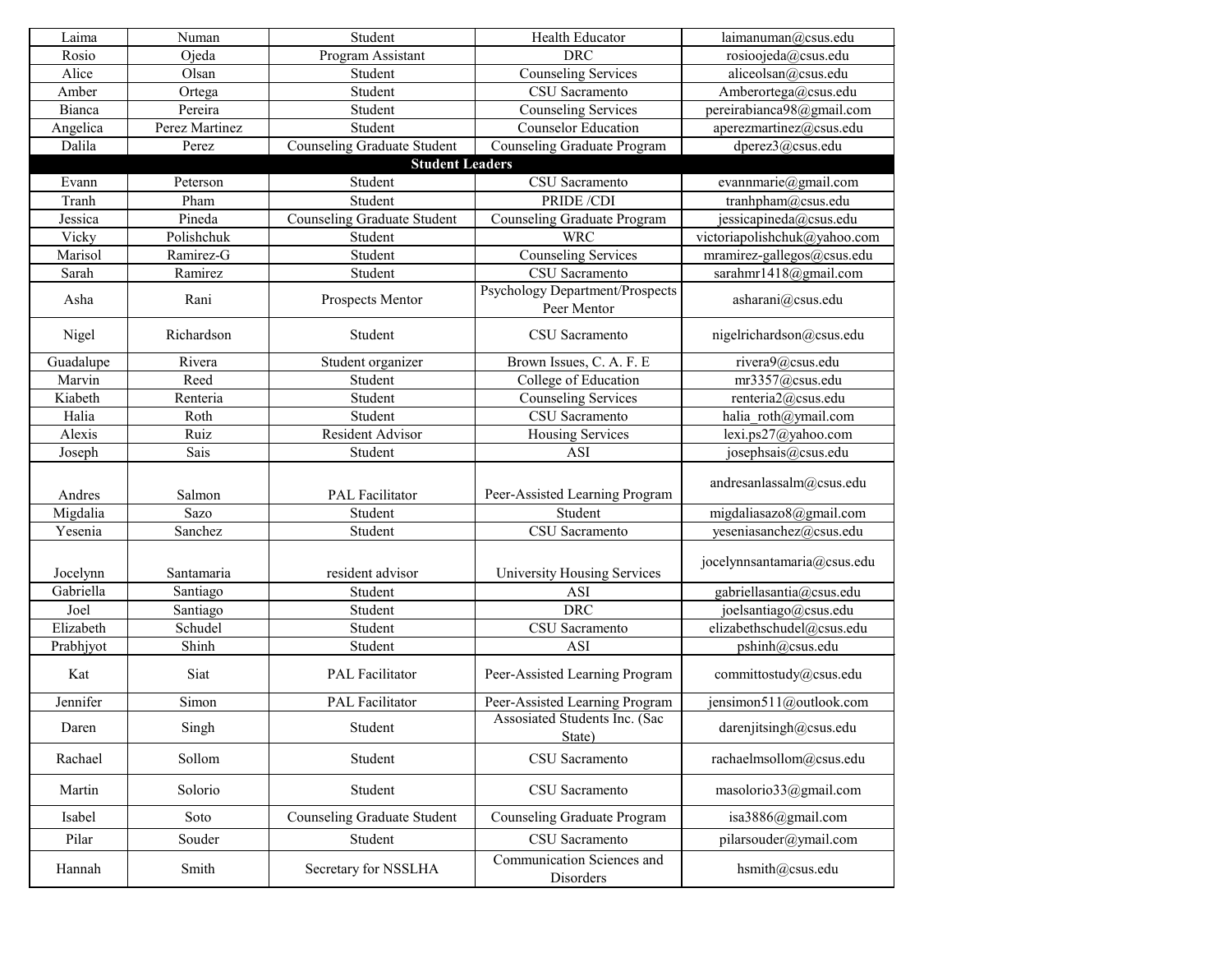| Whitney         | Staniford           | <b>Student Teacher</b>              | Multiple Subject Credential<br>Student - College of Education | whitneyjstaniford@csus.edu     |
|-----------------|---------------------|-------------------------------------|---------------------------------------------------------------|--------------------------------|
| John            | Stevenson           | <b>PAL Facilitator</b>              | Peer-Assisted Learning Program                                | johnstevenson47@att.net        |
| Summer          | Stoney              | Student                             | CSU Sacramento                                                | summersun3@yahoo.com           |
| Noor            | Sulaiman            | Student                             | <b>ASI</b>                                                    | noorsulaiman@csus.edu          |
| Tatyana         | Taranchuk           | Student                             | <b>Counselor Education</b>                                    | ttaranchuk@yahoo.com           |
| Rida            | Tauqeer             | Student                             | <b>Womens Resource Center</b>                                 | ridatauqeer@csus.edu           |
| Anne            | Taylor              | Student                             | Peer Health Educator                                          | annetaylor@csus.edu            |
| Jesse           | <b>Taylor Burns</b> | Student                             | CSU Sacramento                                                | jesse.taylor.burns@gmail.com   |
| Ari             | Uzzle               | Student                             | <b>Counseling Services</b>                                    | ariuzzle@gmail.com             |
| Lily            | Van Rees            | Student                             | CSU Sacramento                                                | lilyvanrees1@gmail.com         |
| Adele           | Vang                | Student                             | Peer Health Educator                                          | adelexsvang@gmail.com          |
| Johny           | Vasquez             | SI Instructor                       | Peer Academic Resource Center<br>(PARC)                       | vazquez.johny@gmail.com        |
| Roxanna         | Vazquez-Garcia      | Student                             | <b>CSU</b> Sacramento                                         | roxannavazquez-@csus.edu       |
| <b>Nylisa</b>   | Vega                | Student                             | CSU Sacramento                                                | veganylisa@yahoo.com           |
| Leonor          | Victoria            | Student                             | <b>DRC</b>                                                    | leonorvictoria@csus.edu        |
| Maria           | Villegas            | Vice President                      | <b>Student Counseling Society</b>                             | mvillegas@csus.edu             |
| Jennifer        | Viscidy             | SI Leader                           | Peer Academic Resource Center<br>(PARC)                       | jenviscidy@yahoo.com           |
| Jileen          | Vue                 | Student                             | <b>Womens Resource Center</b>                                 | jileenvue@csus.edu             |
| Donna           | Walters             | Student                             | <b>ASI</b>                                                    | donnawalters@csus.edu          |
| Madeline        | Waters              | Student                             | <b>SHCS</b>                                                   | maddygirl789@gmail.com         |
| Jessie          | Weldon              | Student                             | <b>Counseling Services</b>                                    | jessieweldon@csus.edu          |
| <b>Brittany</b> | West                | Student                             | <b>SHCS</b>                                                   | brittany.t.west@gmail.com      |
| Kelley          | Wick                | Prospects Peer Mentor               | Psychology                                                    | kelleywick@csus.edu            |
| Angela          | Wieke               | <b>Student Tutoring Coordinator</b> | Peer Academic Resource Center<br>(PARC)                       | brentclarkjr@gmail.com         |
| Adrianna        | Will                | <b>FYE Student Staff</b>            | First Year Experience Program                                 | gwenadao@csus.edu              |
| Jenna           | Williamson          | Student                             | <b>SHCS</b>                                                   | jennawilliamson@csus.edu       |
| Roxanne         | Wilson              | Student                             | <b>Counseling Services</b>                                    | roxannewilson@csus.edu         |
| Leslie          | Wise                | <b>Counseling Graduate Student</b>  | <b>Counseling Graduate Program</b>                            | leslieawise@gmail.com          |
| Christine       | Yaklin              | Student                             | CSU Sacramento                                                | yaklinchristine@gmail.com      |
| Roya            | Zaki                | Student                             | <b>Counseling Services</b>                                    | rzaki@csus.edu                 |
| Daniela         | Zepeda              | Student                             | <b>Counselor Education</b>                                    | dzepedea@csus.edu              |
| Shiyu           | Zhong               | Student                             | <b>Counseling Services</b>                                    | shiyuzhong@csus.edu            |
|                 |                     | <b>Community Members</b>            |                                                               |                                |
| Reed            | Aiko                | <b>EOP</b> Advisor                  | CSU Chico                                                     | amreed@csuchico.edu            |
| Danielle        | Anderson            | Athletic Scholarship Coordinator    | CSU Chico Financial Aid &<br>Scholarship Office               | danderson@csuchico.edu         |
| Vincent         | Arianes             | Anthropology Lecturer               | CSU Chico                                                     | abelanger-vincent@csuchico.edu |
| Zeeshan         | Ayub                | Research Program Specialist         | California Department Of Health<br>Care Services              | za92@csus.edu                  |
| Rupy            | Bajua               | <b>ESL/General Counselor</b>        | Yuba City Community College                                   | rbajua@yccd.edu                |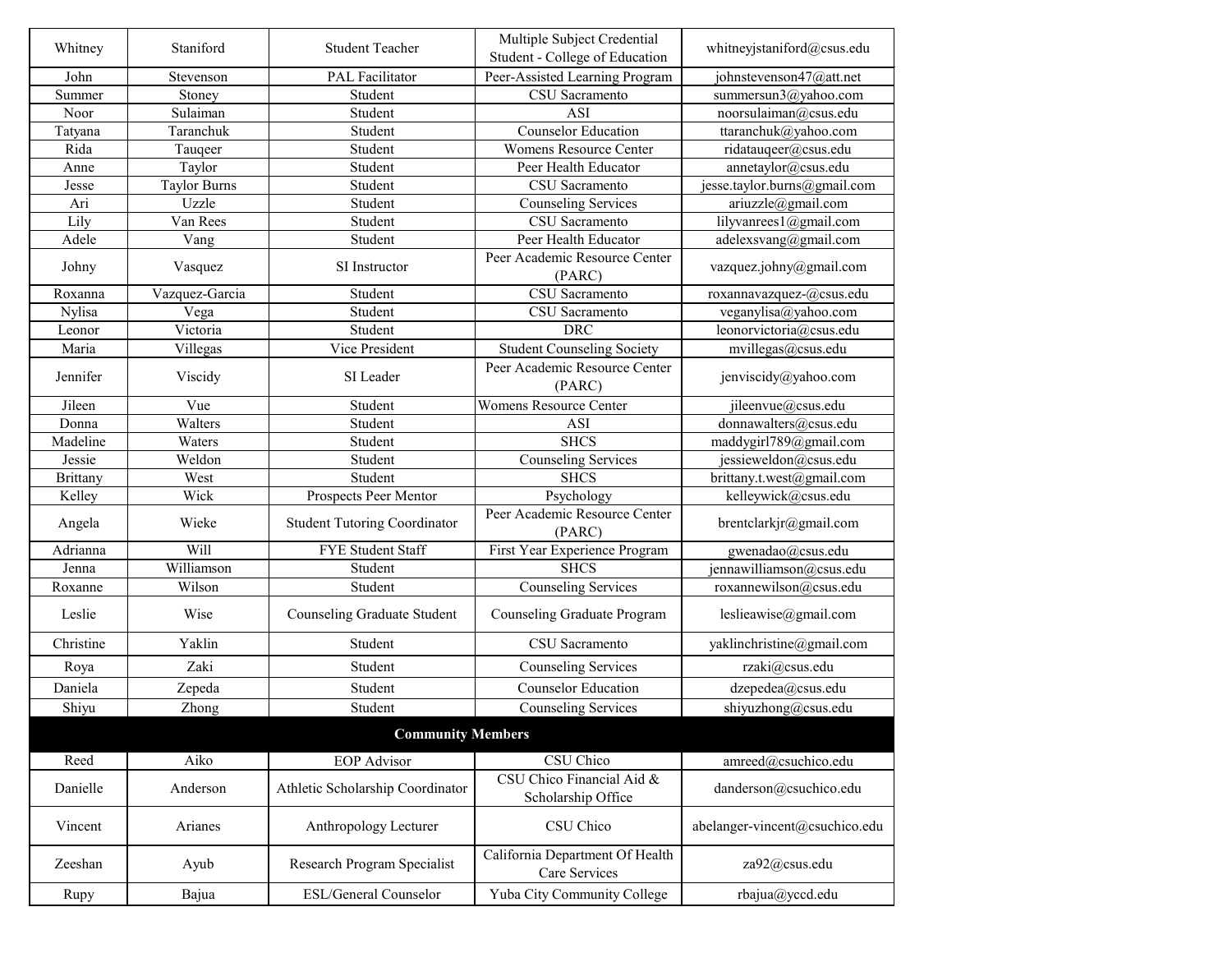| Stefani   | Baldivia                | Archivist                                     | Meriam Library Special<br>Collections - CSU Chico         | sbaldivia@csuchico.edu      |
|-----------|-------------------------|-----------------------------------------------|-----------------------------------------------------------|-----------------------------|
| Jamile    | Balli                   | <b>Admissions Counseler</b>                   | CSU Chico Admissions Office                               | jballi@csuchico.edu         |
| Denice    | Barbach                 | Coordinator/Professor                         | Yuba City Community College<br>Early Childhood Education  | dburbach@yccd.edu           |
| Alejandro | <b>Barnes</b>           | <b>EOPS/CARE Administrative</b><br>Assistants | Yuba City Community College<br><b>EOPS</b>                | abarnes@yccd.edu            |
| Laura     | <b>Bass</b>             | Admin Support                                 | CSU Chico Finance and<br>Marketing                        | llbass@csuchico.edu         |
| Victoria  | <b>Bass</b>             | <b>EOP Admission Coordinator</b>              | CSU Chico                                                 | eopadm@csuchico.edu         |
| Anahi     | Bautista Garcia         | community member                              |                                                           | Anabee225@gmail.com         |
| AnnMarie  | <b>Beasley Cisneros</b> | <b>Anthropology Professor</b>                 | America River College                                     | BeasleA@arc.los.rios.edu    |
| Barbara   | Beltran                 | Financial Aid Technician                      | Yuba City Community College-<br>Financial Aid Dept.       | bbeltran@yccd.edu           |
| Mallory   | <b>Buckner</b>          | Trio Program Advisor                          | American River College                                    | mallcryi85@gmail.com        |
| Kevin     | Buffardi                | <b>Assistant Professor</b>                    | CSU Chico Computer Science<br>Department                  | kbuffardi@csuchico.edu      |
| Hannah    | <b>Burdette</b>         | Assistant Professor of Spanish &<br>Latin     | CSU Chico Department of<br><b>International Languages</b> | hburdette@csuchico.edu      |
| Nathaniel | <b>Bryant</b>           | English Lecturer                              | CSU Chico                                                 | nhegginsbryant@csuchico.edu |
| Alexander | Casareno                | Dean / Pathways                               | <b>Cosumnes River College</b>                             | casarea@crc.losrios.edu     |
| William   | Cook                    | English Professor                             | <b>ESL</b>                                                | wcook@yccd.edu              |
| Anderson  | Danielle                | <b>Financial Aid Advisor</b>                  | CSU Chico                                                 | danderson@csuchico.edu      |
|           |                         | <b>Community Members</b>                      |                                                           |                             |
| Donna     | Deems                   | <b>Administrative Support Assistant</b>       | <b>CSU Chico Career Center</b>                            | dldeems@csuchico.edu        |
| Fanny     | Delgado                 | Academic Counselor Assistant                  | Merced County Office of<br>Education                      | fadelgado@mcoe.org          |
| Lisa      | Dominguez Abraham       | Professor (English)                           | <b>Cosumnes River College</b>                             | abrahal@crc.losrios.edu     |
| Alaniz    | Elizabeth               | Financial Aid Office                          | CSU Chico                                                 | ealaniz@csuchico.edu        |
| Laurie    | Evans                   | Health Center Case Manager                    | CSU Chico                                                 | levans@csuchico.edu         |
| Cecilia   | Flores                  | Dicector                                      | Newman Catholic Center-<br>Sacramento                     | cflores@scd.org             |
| Marina    | Fox                     | <b>PATH Program Coordinator</b>               | CSU Chico                                                 | msfox@csuchico.edu          |
| Ileana    | Gantt                   | Spanish Instructor                            | <b>Butte College</b>                                      | Ganttil@butte.edu           |
| Laura     | Garcia                  | Outreach Youth Service Specialist             | Merced County Office of<br>Education                      | lagarcia@mcoe.org           |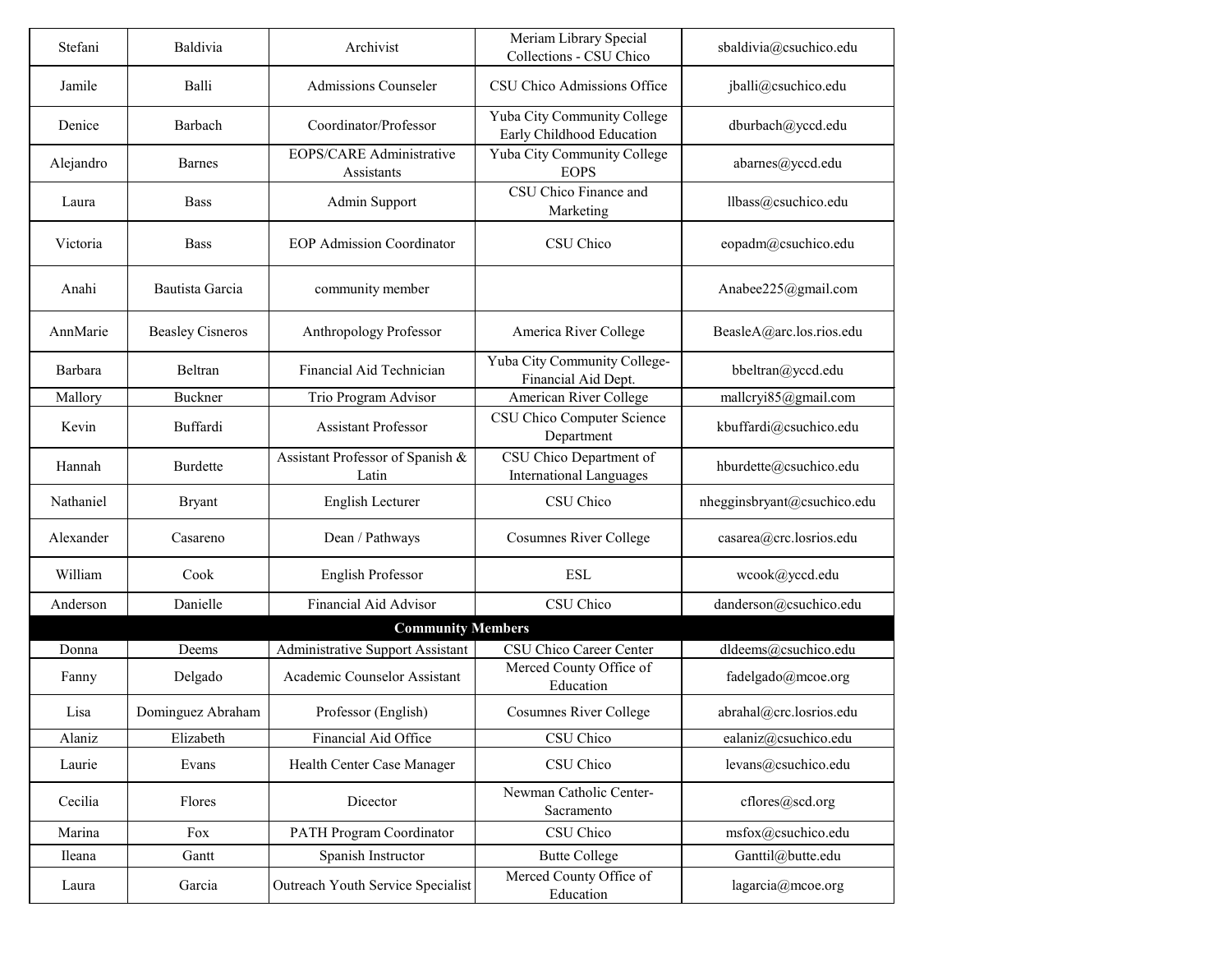| Gloria              | Godinez    | Manager, Labor Relations and<br>Com.              | CSU Chico Human Resources                    | ggodinez5@csuchico.edu      |
|---------------------|------------|---------------------------------------------------|----------------------------------------------|-----------------------------|
| Elizabeth           | Gonzalez   | <b>Intervention Specialist</b>                    | <b>Migrant Education</b>                     | enieves@bcoe.org            |
| Mariel              | Glynn      | Puente Counselor / Coordinator                    | <b>Cosumnes River College</b>                | GlynnM@crc.lorrios.edu      |
| Susan               | Green      | Associate Professor of Chicano S.                 | CSU Chico Chicano Studies +<br>$Mecha + CFA$ | sgreen@csuchico.edu         |
| Jennifer            | Gruber     | Coordinator Study Abroad                          | CSU Chico                                    | jlgruber@csuchico.edu       |
| Melissa             | Hansford   | Associate Professor-Biology +<br>Ecology          | <b>STEM-Biology</b>                          | mha@yccd.edu                |
| Courtney            | Heidelberg | <b>Outreach Specialist</b>                        | Sacramento City College                      | Heidelc@scc.losrios.edu     |
| Crystal             | Hernandez  | School Counseling Intern                          | <b>Migrant Education</b>                     | chernandez@bcoe.org         |
| Tania               | Hernandez  | <b>Outreach Specialist</b>                        | Sacramento City College                      | hernantz@scc.losrios.edu    |
| <b>Brent</b>        | Jones      | Math Teacher                                      | Luther Burbank High School                   | brentjones $333@g$ mail.com |
| Irene               | Krober     | Librarian                                         | <b>CSU</b> Chico                             | ikorber@csuchico.edu        |
| Juan                | LaChica    | Counselor                                         | Sacramento City College-RISE                 | lachicj@scc.losrios.edu     |
| Esther              | Larocco    | <b>Bilingual Professional Prep</b><br>Coordinator | CSU Chico                                    | elarocco@csuchico.edu       |
| Miguel              | Lemos      | <b>Outreach Specialist</b>                        | <b>Cosumnes River College</b>                | lemusm@crc.losrios.edu      |
| Duane               | Leonard    | ESL Professor/Dept.Chair                          | Sacramento City College                      | leonard@scc.losrios.edu     |
|                     |            | <b>Community Members</b>                          |                                              |                             |
| Martha              | Lievanos   | School Counseling Intern                          | <b>Migrant Education</b>                     | marthalievanos@outlook.com  |
| Christina           | Linton     | <b>Financial Aid Advisor</b>                      | CSU Chico                                    | clinton@csuchico.edu        |
| Ana                 | Lopez      | Vice President                                    | Latinx Alumni Chapter                        | analopez@csus.edu           |
| Jocelyn             | Lopez      | Graduate Student                                  | <b>Counseling Graduate Program</b>           | jocelynlopez@csus.edu       |
| Marisa              | Lopez      | <b>MSW Student</b>                                | CSU Chico Admissions Office                  | mlopez35@mail.csuchico.edu  |
| Lizzy               | Lugo       | community member                                  | Sac State Alumna                             | elizabethlugo.gg@gmail.com  |
| Katherine           | MacKinnon  | <b>Student Success Coordinator</b>                | <b>LEAD/READ</b>                             | Mackinnonka@butte.edu       |
| Gabriela            | Magallon   | Parent Liaison                                    | <b>Migrant Education</b>                     | gabriela magallon@nvusd.org |
| John                | Martin     | <b>Associate Professor</b>                        | <b>History Department - Butte</b><br>College | martinjo@butte.edu          |
| Alma <sub>N</sub> . | Martinez   | <b>Academic Counseling Assistant</b>              | Merced County Office of<br>Education         | amacero@mcoe.ord            |
| Debbie              | Martinez   | community member                                  | Renaissance Society                          | debralyn78@pacbell.net      |
| Mariana             | Martinez   | <b>Family Pact Enroller</b>                       | CSU Chico Student Health<br>Services         | msmartinez@csuchico.edu     |
| Rachel              | Mason      | Scholarship Specialist                            | CSU Chico                                    | rdmason@csuchico.edu        |
| Liliana             | Medina     | <b>Migrant Education Advising</b>                 | <b>Migrant Education</b>                     | lmendoza@ucdavis.edu        |
| Carson              | Medley     | Thesis Editor & Advisor                           | CSU Chico, Grad Studies                      | cmedley@csuchico.edu        |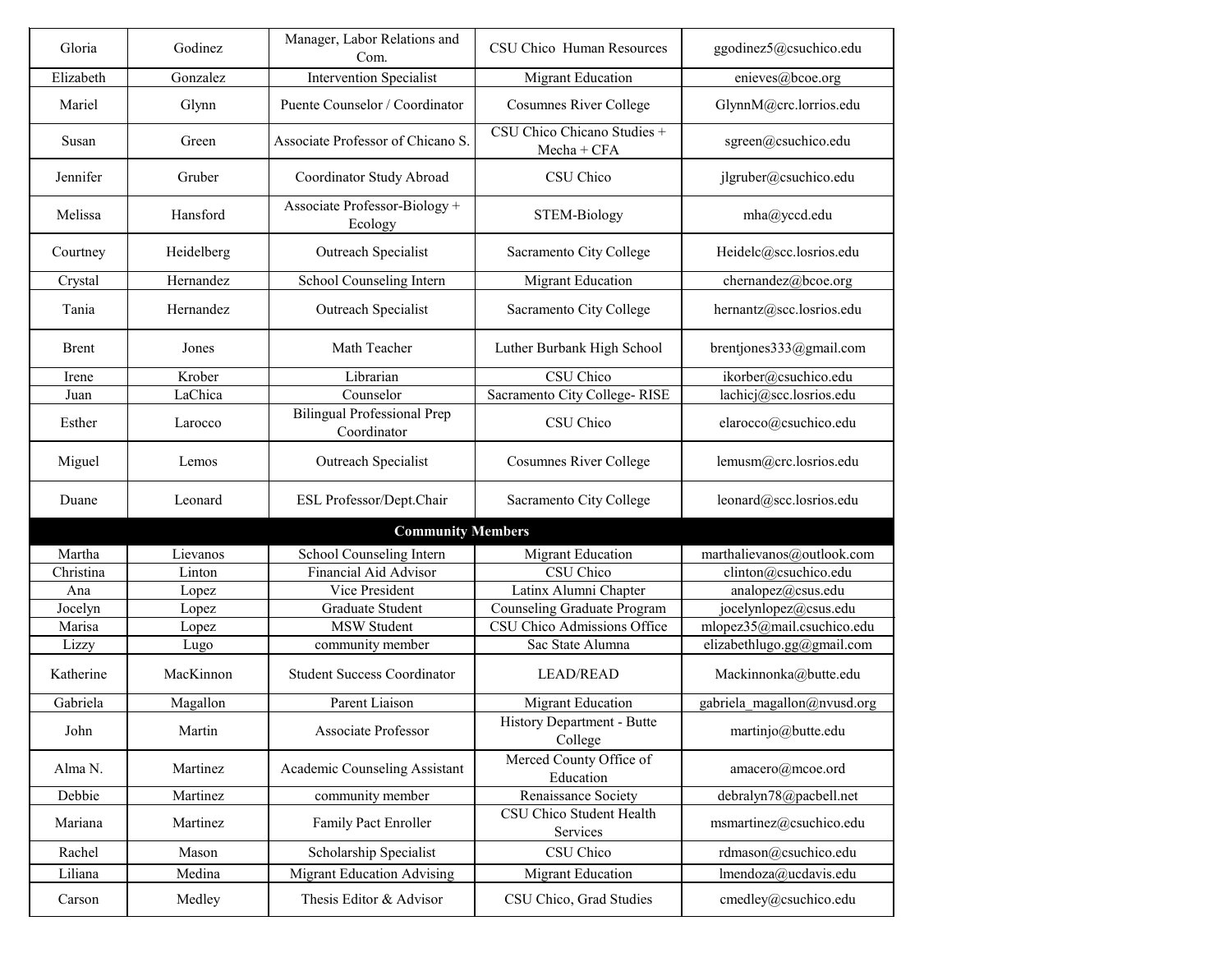| Carmelo   | Miranda       | Lead Program Advisor                                               | CSU Chico                                                 | comiranda@csuchico.edu            |
|-----------|---------------|--------------------------------------------------------------------|-----------------------------------------------------------|-----------------------------------|
| Tony      | McDaniel      | EOPS/Care Specialist                                               | Yuba City Community College<br><b>EOPS</b>                | tmcdaniel@yccd.edu                |
| Zelene    | Molina        | <b>Student Success Program</b><br>Coordinator                      | Sacramento City College                                   | molinaz@scc.losrios.edu           |
| Miguel    | Molina        | Dean Financial Aid & Student<br>Services                           | Sacramento City College                                   | molinam@scc.losrios.edu           |
| Camille   | Moreno        | <b>Mathematics Professor</b>                                       | <b>Cosumnes River College</b>                             | moreno@crc.losros.edu             |
| Veronica  | Ocampo        | School Counseling Specialist                                       | <b>Migrant Education</b>                                  | vocampo@bcoe.org                  |
| Maria     | Olson         | Finance Aid Advisor                                                | CSU Chico                                                 | mcolson@csuchico.edu              |
| Bertha E. | Ortiz         | <b>Intervention Specialist</b>                                     | <b>Migrant Education</b>                                  | beortiz@bcoe.org                  |
| Deisy     | Padilla       | Counselor                                                          | Valley High School                                        | dpadilla@egusd.net                |
| Greg      | Palmer        | College Advisor                                                    | Cal-SOAP                                                  | gpalmer@scoe.net                  |
| Anastasia | Panagaicos    | Professor (Anthrpology<br>Department)                              | <b>Cosumnes River College</b>                             | panagaa@crc.losrios.edu           |
| Raul      | Pasamonte     | Project Director (Upward Bound)                                    | <b>Cosumnes River College</b>                             | pasamonte@crc.losrios.edu         |
| Amanda    | Paskey        | Anthropology Professor                                             | <b>Cosumnes River College</b><br>(Anthropolgy Department) | paskeya@crc.losrios.edu           |
| Angelica  | Perez         | PATH scholars                                                      | CSU Chico                                                 | aperez65@mail.csuchico.edu        |
| Rochelle  | Perez         | Librarian                                                          | <b>Cosumnes River College</b>                             | perezr@crc.losrios.edu            |
|           |               | <b>Community Members</b>                                           |                                                           |                                   |
| Katie     | Peterson      | Program Coordinator                                                | CSU Chico Cross-Cultural<br>Leadership Center             | kdpeterson@csuchico.edu           |
| Christian | Pitayo-Cuevas | Parent Liaison                                                     | <b>Migrant Education</b>                                  | christian_pitayocuevas@nvusd.org  |
| Collin    | Pregliasco    | Dean of Kinesiology, Health and<br>athletics and athletic Director | <b>Cosumnes River College</b>                             | collin.pregliasco@crc.losrios.edu |
| Cailin    | Pulskamp      | Financial Aid Clerk II                                             | Sacramento City College                                   | PuskaC@scc.losrios.edu            |
| Emily     | Purvis        | <b>HIM</b> Coordinator                                             | CSU Chico                                                 | epurvis@csuchico.edu              |
| Mason     | Rachel        | Scholarship Specialist                                             | CSU Chico                                                 | rdmason@csuchico.edu              |
| Joana     | Ramirez       | Outreach Specialist                                                | <b>Cosumnes River College</b>                             | ramirezj2@crc.losrios.edu         |
| Cindy     | Ratekin       | Professor and Department Chair                                     | CSU Chico-Child Development                               | cratekin@csuchico.edu             |
| Aiko      | Reed          | Advisor                                                            | EOP - CSU Chico                                           | amreed@csuchico.edu               |
| Carol     | Robinson      | EOP Publications events specialist                                 | CSU Chico                                                 | crobinson@csuchico.edu            |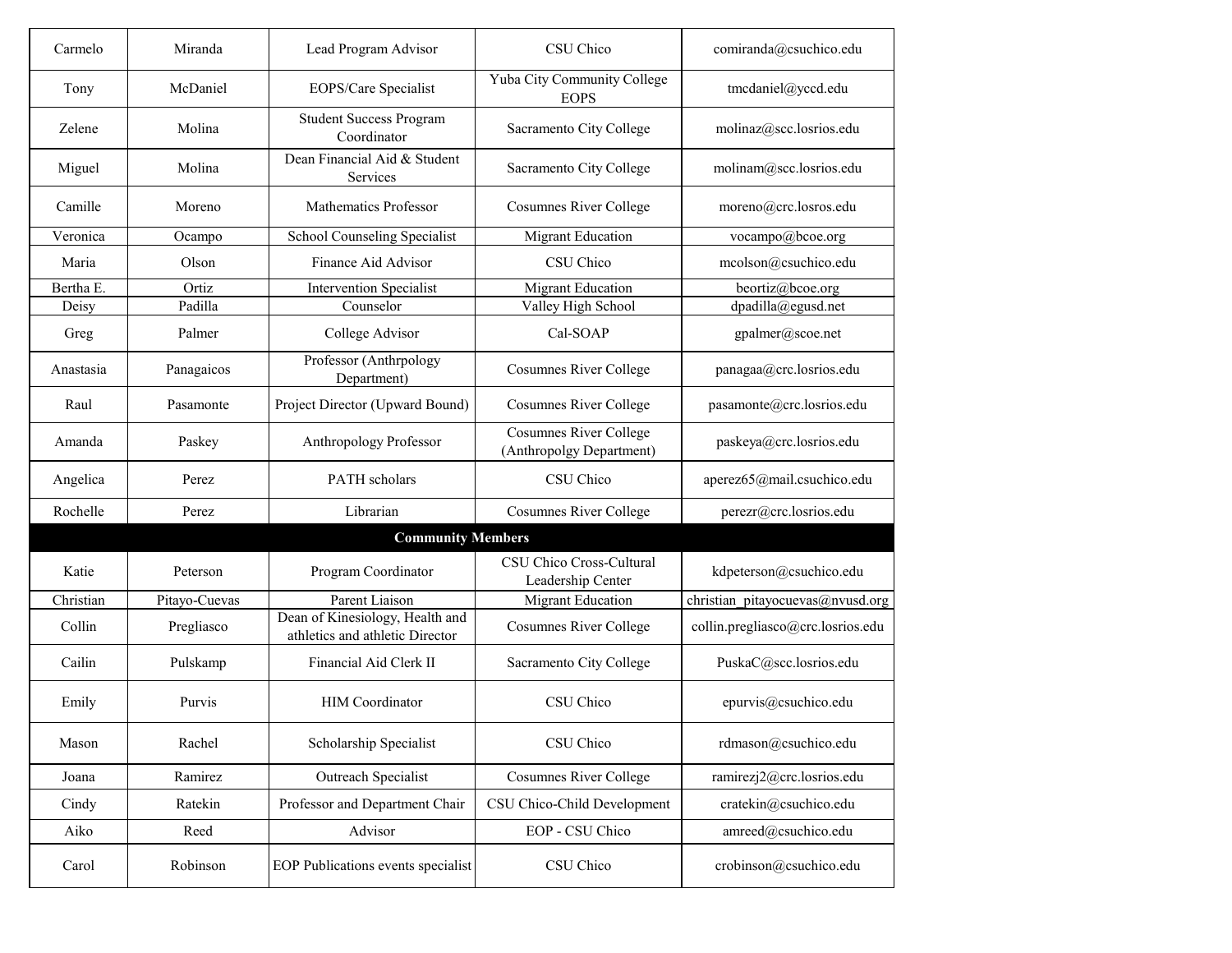| Brenda                   | Rodriguez          | Recruitment and Outreach Tech                 | <b>Butte College</b>                                             | rodriguezbr@butte.edu          |  |
|--------------------------|--------------------|-----------------------------------------------|------------------------------------------------------------------|--------------------------------|--|
| Michelle                 | Rosales            | Specialist                                    | Yuba City Community College<br><b>EOPS/CARE</b>                  | mrosales@yccd.edu              |  |
| Jennifer                 | Ross               | <b>Staff</b>                                  | CSU Chico Housing                                                | jmross@csuchico.edu            |  |
| Zulema                   | Rueda              | Academic Counselor Assistant                  | Merced County Office of<br>Education                             | zrueda@mcoe.org                |  |
| Dylan                    | Saake              | Dir. Labor Relations +<br>Compliance          | CSU Chico                                                        | dsaake@csuchico.edu            |  |
| Stephani                 | Salazar            | <b>Mirgant Education Advisor</b>              | Butte County Office of Education                                 | ssalazar@bcoe.org              |  |
| Cecilia                  | Sanchez            | <b>Intervention Specialist</b>                | <b>Migrant Education</b>                                         | csanchez@bcoe.org              |  |
| Cecilia                  | Santillan-Robles   | Intern Associate Director (EOP)               | CSU Chico                                                        | crobles@csuchico.edu           |  |
| Jitin                    | Sherma             | College Advisor                               | Cal-SOAP                                                         | jsharma@scoe.net               |  |
| <b>Brittany</b>          | Smith              | <b>Financial Aid Advisor</b>                  | CSU Chico                                                        | bmsmith@csuchico.edu           |  |
| Lashauna                 | Smedley            | Adjunct Instructor/Instructionsl<br>Assistant | <b>Cosumnes River College</b>                                    | Lashauna.Smedley@gmail.com     |  |
| Laura                    | Sparks             | <b>Assistant Professor</b>                    | CSU Chico                                                        | lsparks@csuchico.edu           |  |
| <b>Community Members</b> |                    |                                               |                                                                  |                                |  |
| Delmy                    | Spencer            | Dean of Student Services                      | Yuba City Community College                                      | dspencer@yccd.edu              |  |
| Farough                  | Tabrizi            | EOPS/CARE Counselor,<br>Professor             | Yuba City Community College<br><b>EOPS/CARE</b>                  | ftabrizi@yccd.edu              |  |
| Setareh                  | Tabrizi            | Professor                                     | English Department - American<br><b>River College</b>            | tabrizs@arc.losrios.edu        |  |
| Josefina                 | Tenorio            | <b>Intervention Specialist</b>                | <b>Migrant Education</b>                                         | jtenorio@bcoe.org              |  |
| Wolf                     | Thia               | 1st Yr Experience Director                    | CSU Chico                                                        | cwolf@csuchico.edu             |  |
| Gloria                   | Torbeck            | <b>Associate Direcor Facilites</b>            | CSU Chico                                                        | gtorbeck@csuchico.edu          |  |
| Christopher              | Torres             | Counselor/Assistant Professor                 | <b>Cosumnes River College</b>                                    | torresc2@crc.losrios.edu       |  |
| Kathy                    | Vargas             | Office Coordinator Student Health<br>Services | CSU Chico                                                        | kpvargas@csuchico.edu          |  |
| Angel                    | Ventura Plascencia | Call Center Rep                               | <b>Butte College</b>                                             | ventura-plascenciaan@butte.edu |  |
| Leila                    | Vera               | Project Specialist/Program<br>Coordinator     | Cal-SOAP Consortium;<br>Sacramento County Office of<br>Education | lvera@scoe.net                 |  |
| Catherine R.             | Wiggins            | <b>Admin Support Coordinator</b>              | <b>CSU Chico Natural Sciences</b><br>College-Deans Office        | crwiggins@csuchico.edu         |  |